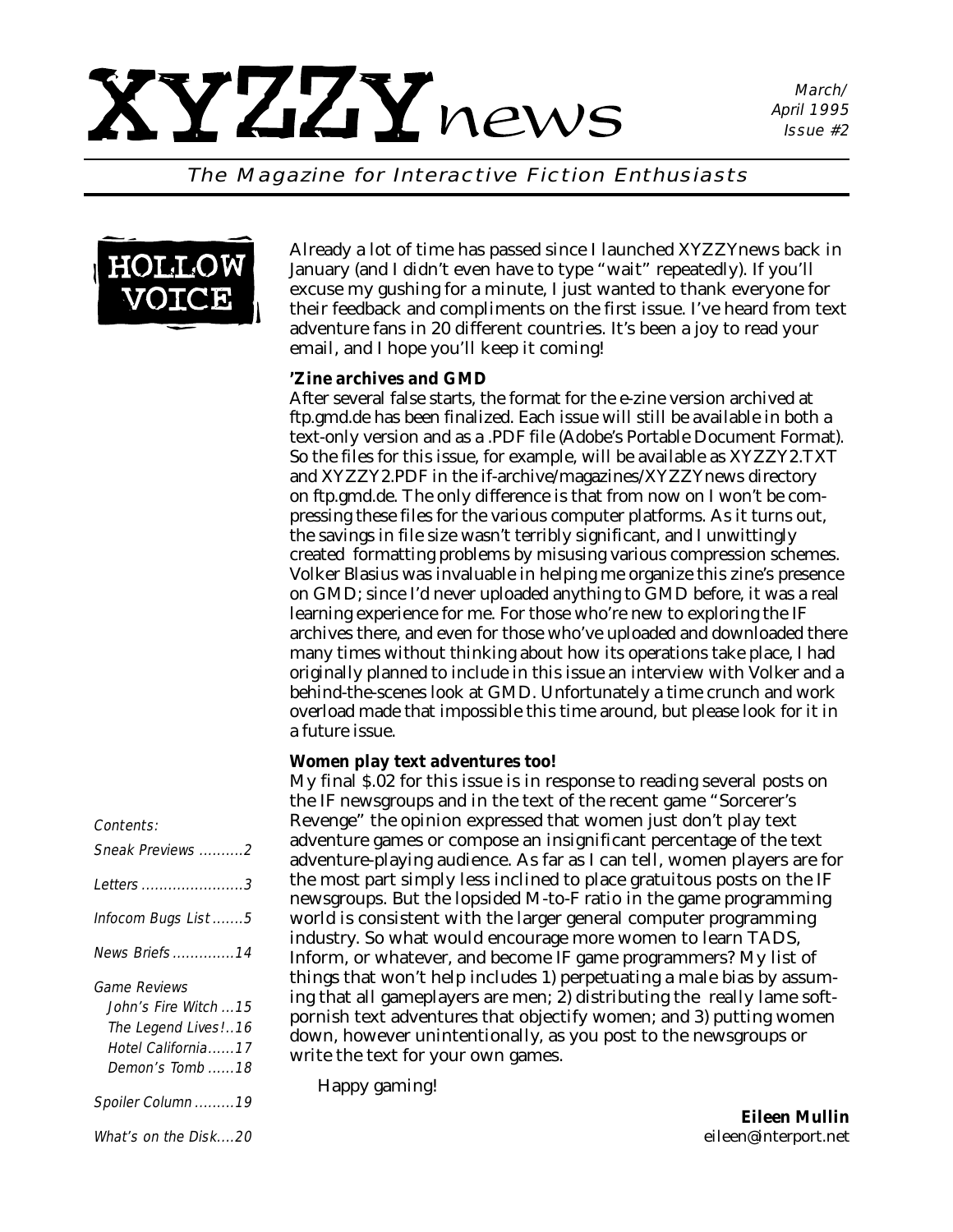# XYZZYnews

XYZZYnews is published bimonthly by Bran Muffin Communications, 160 West 24th Street, # 7C, New York, NY 10011, USA. Email: eileen@interport.net. Send all inquiries, letters, and submissions to the address above.

Contents © 1995 XYZZYnews. All rights reserved. Published in the United States of America.

Electronic versions: There are currently two versions of XYZZYnews made available online. One is in ASCII and can be viewed with any text reader. You can also download a .PDF file that mirrors the layout of the print version. Use the Adobe Acrobat Reader (available for Windows, Mac, DOS and UNIX) to view the .PDF file; no special fonts or linked graphics are needed. You can obtain Acrobat Reader from ftp.adobe.com in the pub/adobe/applications/Acrobat folder, or http://www.adobe.com/ Software.html.

Subscriptions: Both electronic versions are available at no cost. You can obtain either one by FTPing to ftp.gmd.de. To be added to the mailing list, please write to eileen@interport.net and specify text-only or .PDF version. The print version includes a 3.5" Mac or PC disk and is \$21 (U.S.) for one year (6 issues) or \$3.50 for a sample issue. For print subscriptions outside the U.S. or Canada, please email or write for rates.

All products, names, and services are trademarks or registered trademarks of their respective companies.

Editorial deadline for Issue #3 is April 30, 1995.

Editor: Eileen Mullin Contributors to this issue: Stuart Beach C.E. Forman Lauren Meckler Greg Soultanis

# Sneak Previews

The plots of the two "Sneak Preview" games covered in this issue involve saving your environment from complete and utter destruction. Heavy stuff! Since these games are still in development, their release date information may change.

**World Under Glass**, a new Inform game-in-progress by Chris Bethea (synthbrain@aol.com), is a race against the clock to save the Earth from the fiery doom that your psychic powers have foreseen. As the game begins, you are in the house you've inherited from your uncle and are trying to find the key for a huge steel door in the basement. Through that basement door is an entryway to an astral plane, where you'll find a kooky store with pocket-doom triggers, a universal translator, a mean little demon and a psychic fountain. A brief trip through a green maze will send you to a time portal, where you hurtle through dimensions only to be tried in a court of horrors to determine whether the earth is worthy of being allowed to survive. You have only 600 turns to accomplish your mission, or say goodbye to Planet Earth! "World Under Glass" will be a freeware game; it has an expected release date of March 25.

**A Day in the Life**, the first complete game written in the adventure language ALAN, takes place aboard a starship in the distant future. Written by Marc Sachs (sachs@crayola.cse.psu.edu) and inspired by Infocom's "Suspended", this science fiction adventure gives players the unique perspective of acting as an artificially intelligent being embodied inside a computer. Life as an AI is no picnic, however; ever since another AI apparently went berserk several years ago and caused a horrible disaster that no one will discuss with you, your kind have been reviled and gradually replaced by a dumbed-down generation of computer systems. You find yourself shunted off as a backup program while another computer flies the starship Floodland and its cryogenically frozen human cargo between the distant space colonies, until one day a terrible calamity overtakes your ship. The controlling computer is wrecked and the crippled spacecraft is on a collision course with an inhabited planet.

Much to your surprise, you are reactivated and given control of three shipboard robots to help you correct the situation and avert disaster. As you fight to save the ship, you must contend with damaged systems, corrupted and hostile computers, and your three eccentric robot charges who each have their own unique abilities and world views. Sachs plans to release the game in Amiga format by the beginning of summer, and in PC format immediately afterwards. He also plans to release the source code to help anyone who might be programming with ALAN. "The game will be completely freely distributable," Sachs adds, "as long as people are playing interactive fiction, I'll be happy!"  $\bullet$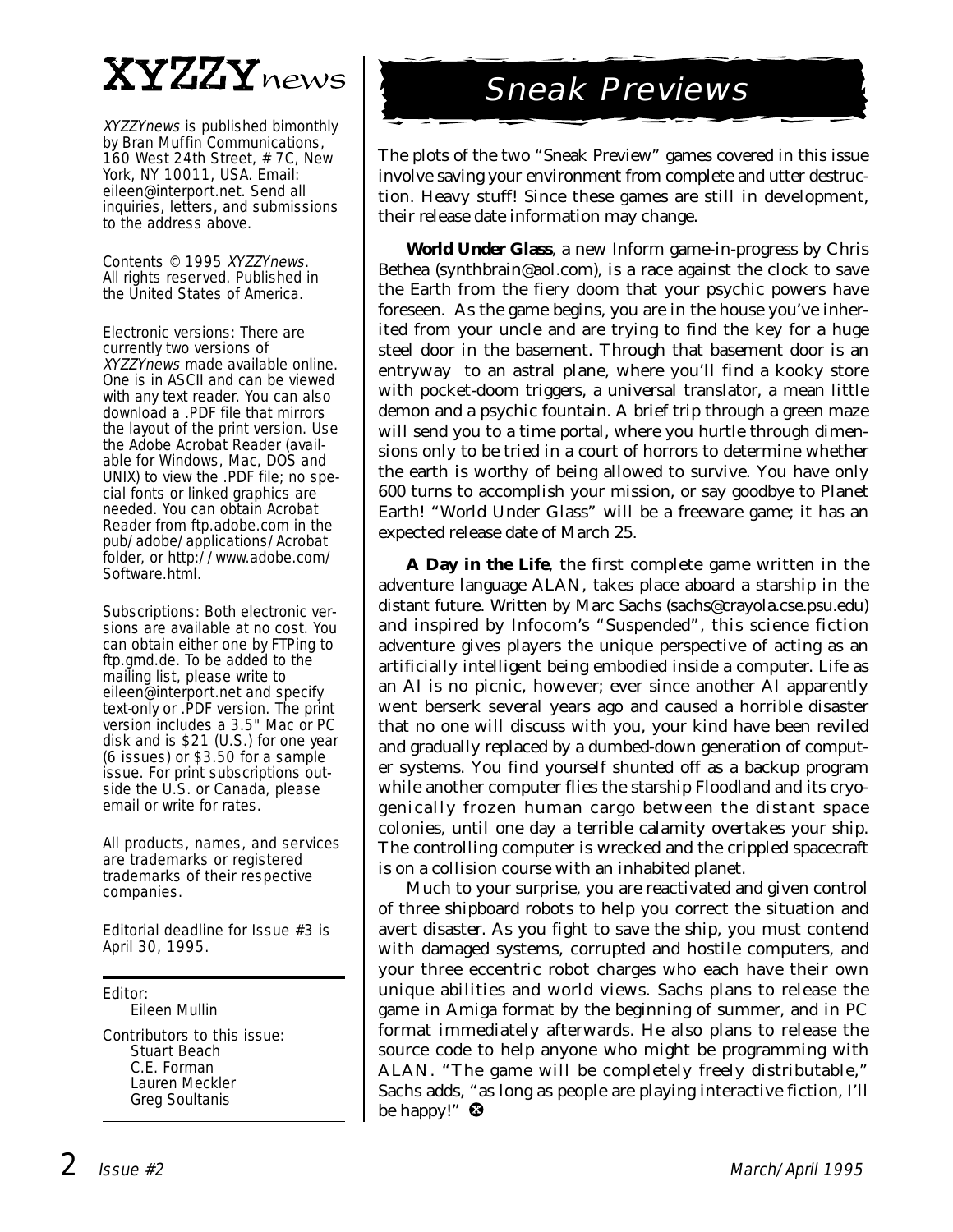#### Eileen,

Congratulations on the first issue — it looks really good (it was a great idea to distribute it in .PDF format).

> All the best, Dave h0142kdd@rz.hu-berlin.de

#### To: XYZZYnews

I like your new magazine!! I have been a fan of text based adventures for years now, but I didn't know that people were still fans of them. Thanx for a great magazine!!!

jtmc1@aol.com

#### Hi, Eileen!

Just thought I'd drop a brief line... I think you've done a really impressive job of your magazine! Don't know how you're going to follow that one up. :) It looks particularly good in .PDF. Look forward to future issues! Who knows? Maybe I'll have something to contribute someday, though the way my game in progress is going right now perhaps I'm being excessively overoptimistic...

#### Neil K. Guy Neilg@sfu.ca

Any chance of you putting up a postscript version? This would allow many more people to access the pretty version (well, me anyway!)

#### m92ct@ecs.ox.ac.uk

ct

*I heard a lot of similar queries; see the next letter for a collective response—EM*

#### Hi Eileen,

I finally got Acrobat Reader for unix downloaded in one piece (six megs, slow & unstable link) and managed to print out *XYZZYnews* #1, and I'm really impressed with your work. Interesting interview with Graham Nelson and reviews of numerous games, and what a layout!

I still find the .PDF format a nuisance though, not to mention the Acrobat Reader which uses almost eight megs of my disk quota :-( If your 'zine wasn't so pretty I'd go for the ascii version, but alas... Don't you think a gzip'ed (or whatever) PostScript file would be just as small as a .PDF file?

Thanks for a truly splendid magazine,

> Mads Haahr haahr@cs.ubc.ca

#### *Mads,*

*First, let me applaud your perseverance in downloading Acrobat Reader in spite of your connection woes. I really want as many readers as possible to be able to see the layout, and I think the .PDF format is the best way to do that cross-platform electronically.* 

*I thought about posting the PostScript format but I went with the .PDF version (which is just a modified PostScript file anyway) so that you can view it on-screen, and use links to go from article to article. Acrobat also has very impressive cross-platform support, and the file size is much, much smaller than PostScript files. The PS file didn't compress that well either, probably because of the fonts. But as I experienced firsthand with issue #1, com-* *pressing the files for specific platforms defeated the purpose of making the 'zine available in a format that could be read on a variety of platforms.*

*Let me also take this opportunity to also remind readers that if the Adobe Acrobat software isn't available on your computer platform of choice (I think the Acorn users are out of luck on this one, for example), don't forget that print subscriptions are always available.—EM*

#### Dear *XYZZYnews,*

I saw a review of the game Odieus' Quest for the Magic Flingshot in issue 1 of *XYZZYnews*. Mr. Meckler, the reviewer, states that he completed the AGT version of the game but was unable to complete the Inform version due to a bug that prevented him from cooling the hot springs.

I too noticed the same problem. In the AGT version you can simply throw the beans (any colour) into the spring, but if you try this in the Inform version you get the strange message "Alas, it is closed." But I fiddled around with it for a while and finally discovered that the command "PLANT BLUE BEAN" will do the trick. As a result I finished the game, but only got 148 out of 150 points, and haven't bothered to track down the other 2 yet.

Graeme Cree 72630.304@compuserve.com

#### *Graeme,*

*Thanks for tracking down the elusive wording. If you're really hung up on those two*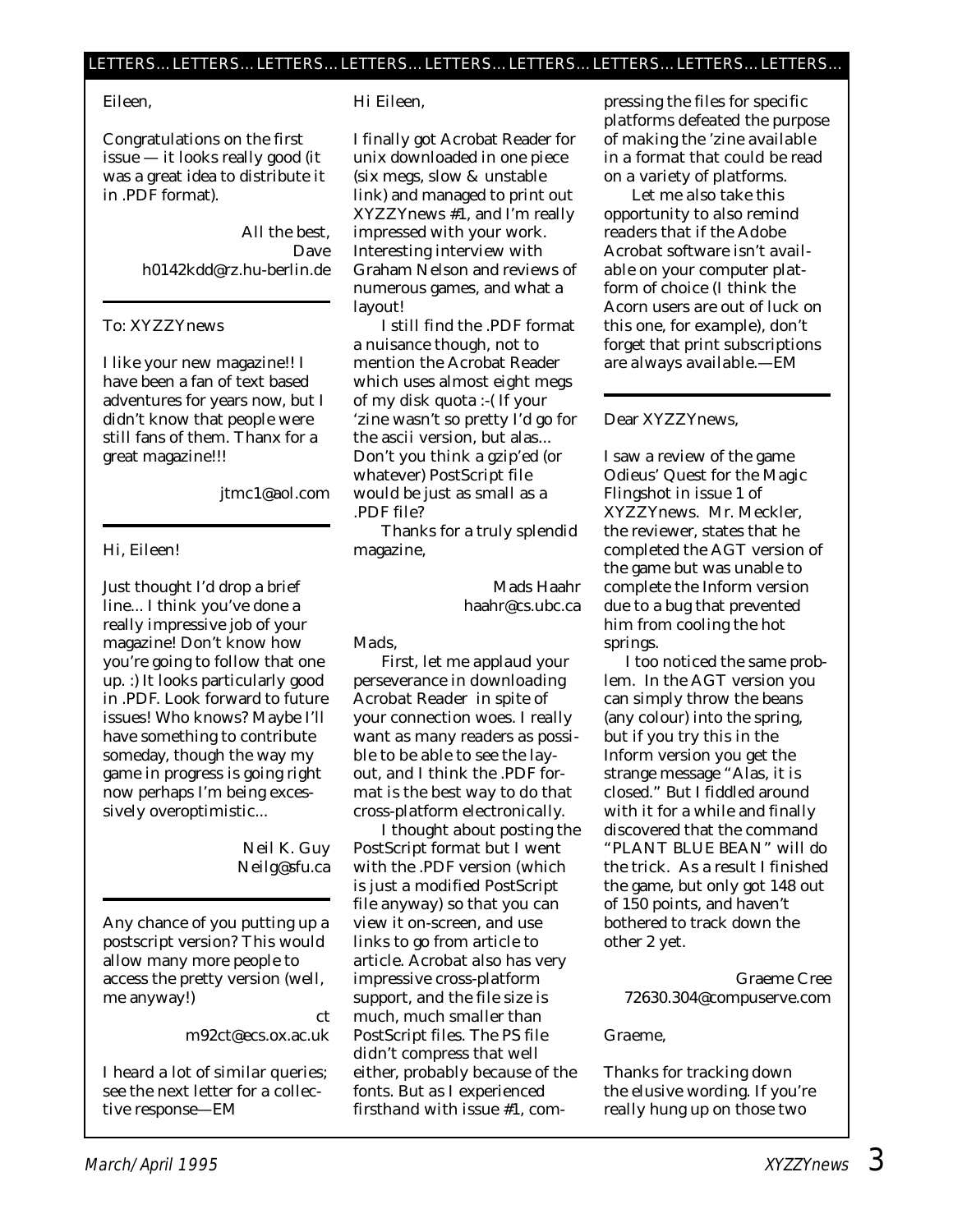#### LETTERS…LETTERS…LETTERS…LETTERS…LETTERS…LETTERS…LETTERS…LETTERS…LETTERS…

*points, I can see what I can do about getting together a walkthrough and listing how points are accumulated.*

*—Lauren Meckler*

Eileen,

I was glad to see your new 'zine today. I was also really thrilled when Activision put together the Lost Treasures collections a few years back. It gave me a chance to consolidate all the Infocom games in one computer format. I have a question for your next issue if you feel it is worth inserting. For some reason, The Lost Treasures collections (I and II) put out by Activision didn't include Meretzky's Leather Goddesses of Phobos. Does anyone know where a legal copy can be acquired?

A dedicated Infocom fan, Kevin Casey 70642,2700@compuserve.com

#### *Kevin,*

*Since your message was forwarded to me from the Mac Gamers forum assistant sysop*

## Seeking assistant interactive authors

Modus Operandi is a multiplayer, text-based, interactive fiction game which will debut on multiple online services later this year. The game is being produced by Simutronics Corp (also responsible for Gemstone III and Cyberstrike on GEnie, which are among the most popular online games) in association with Time-Warner Mysterious Press. MO has a modern resort island setting and player action centers around finding and solving mysteries and puzzles.

The members of the MO design team (called "Interactive Authors") are seeking assistant IAs to help in the creation, implementation and, eventually, running, of the MO world. We are looking for imaginative people who believe well-written and designed interactive text fiction can be every bit as rewarding as any multimedia extravaganza. Ideally, we would like people who are skilled writers and programmers, not to mention fiendish puzzle creators and mystery fans.

The downside: Assistant IAs are NOT paid; being an assistant IA is sort of a training/testing ground. Those that prosper may move to becoming full IAs as the game audience grows, at which point there is some monetary compensation. The amount of work involved is serious—it would not be unusual to see assistant IAs putting in 15+ hours per week.

The upside: The rewarding experience of seeing hundreds, or probably, thousands of players encounter your designs; the chance to get a foot in the door and get your name known in the professional computer gaming industry; free access (possibly) to certain areas of certain online services; the opportunity to participate in creating, expanding and generally putting your imprint on an enormous, ever-changing online world. It's also a lot of fun.

If you are seriously interested, please write Dave Woods at dwoods@nero.uvic.ca.

*on CompuServe, I'm assuming that you're using a Macintosh. As far as I know, Leather Goddesses of Phobos is no longer available from Activision on the Mac platform at this time. You might have better luck trying to buy an older used copy or looking for the PC version. You can also reach Activision at Activision/Infocom, P.O. Box 67001, Los Angeles, CA 90067; their ordering number is 1-800-477-3650; fax 1-310- 479-4005. —EM*

Dear Madame,

Greetings to you from Japan! I got your XYZZYnews from CompuServe/MACFUN and found it very interesting.

I still keep disks of Zork for CP/M. I remember I was just stunned by having noticed how smart the program (the parser) was and how much richness of story and description was condensed into at most 150 KB.

My best IF experiment was "Planetfall". Many years have passed since then and it came to appear a bit corny and gushing, however I think what we can only do is tell the old stories over and over again, and what's important is how well.

Sincerely yours, Yoichiro Itose 71070.2252@compuserve.com

#### **Correction**

Some versions of *XYZZYnews #1* erroneously identified "Veritas" author Jim Reese as a Stanford med student. Reese graduated from Yale Med school 3 years ago and is now doing his neurosurgery residency at Stanford.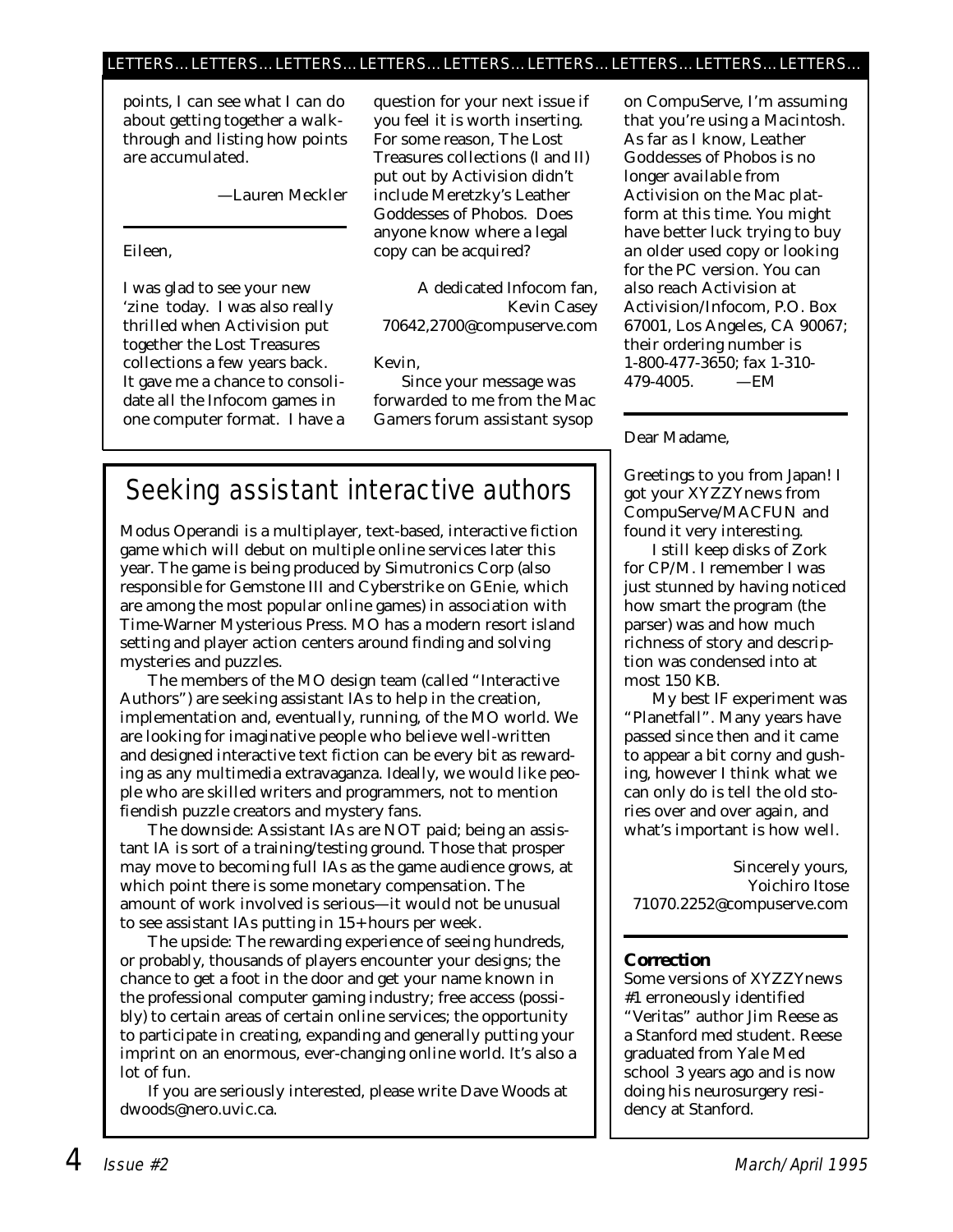# The Infocom Bugs List

#### by C.E. Forman

The following list is an effort to collect all known bugs in all Infocom interactive fiction games. Games are listed in alphabetical order, with details of each bug following. Be aware that Infocom released several versions of most games and that some of the bugs listed here have been fixed in the more recent releases. Where possible, I have made every effort to personally ensure the validity of the information I received, but due to lack of access to all versions of all games, I occasionally had no choice but to rely solely on the word of contributors. Also where possible, I have included the specific versions of games in which the bugs will work. You can find the release and serial number of your own copy by typing VERSION at the prompt. In this document, the format for the version number is listed as follows: Release-Number/Serial-Number. Bugs that were originally mentioned in the *New Zork Times* "Exterminator" columns are indicated by an **NZT** icon.

I should also mention that this list covers only the most noteworthy oddities — invalid responses, crashes, printed garbage, or other unusual but easily recognizable errors. I have neither the time nor the inclination to uncover every minor bug in every version of the Infocom parser, so you won't find anything like that here. What you will find is a set of (hopefully) interesting things to try in some of those old adventure games you still may have lying around gathering dust.

## Beyond Zork



If you go to the Pool of Radiance, then type "DIP ME IN POOL" (as opposed to "GET IN THE POOL"), it will say that you see yourself in the pool, even though you really aren't. However, you will now be unable to interact with yourself ("EXAMINE ME," "POINT WAND AT ME," etc.) for the remainder of the game, unless you are at the pool. There is no way to get "yourself" back out of the pool once you "put" yourself in. This works in any version.

In early versions (47/870915 and possibly 49/870917), you can take the hurdy-gurdy away from the Monkey Grinder using the levitation wand. He'll still be able to use it against you, though.

I've also received several reports of the "Butterfly Bug" in earlier releases. You were able to sell the butterfly in any of the shops, but it would still follow you around, enabling you to sell it again and get infinite zorkmids. It was even possible to win the game without obtaining the Crocodile's Tear by doing this. The version included with LTOI (57/871221) has this one fixed.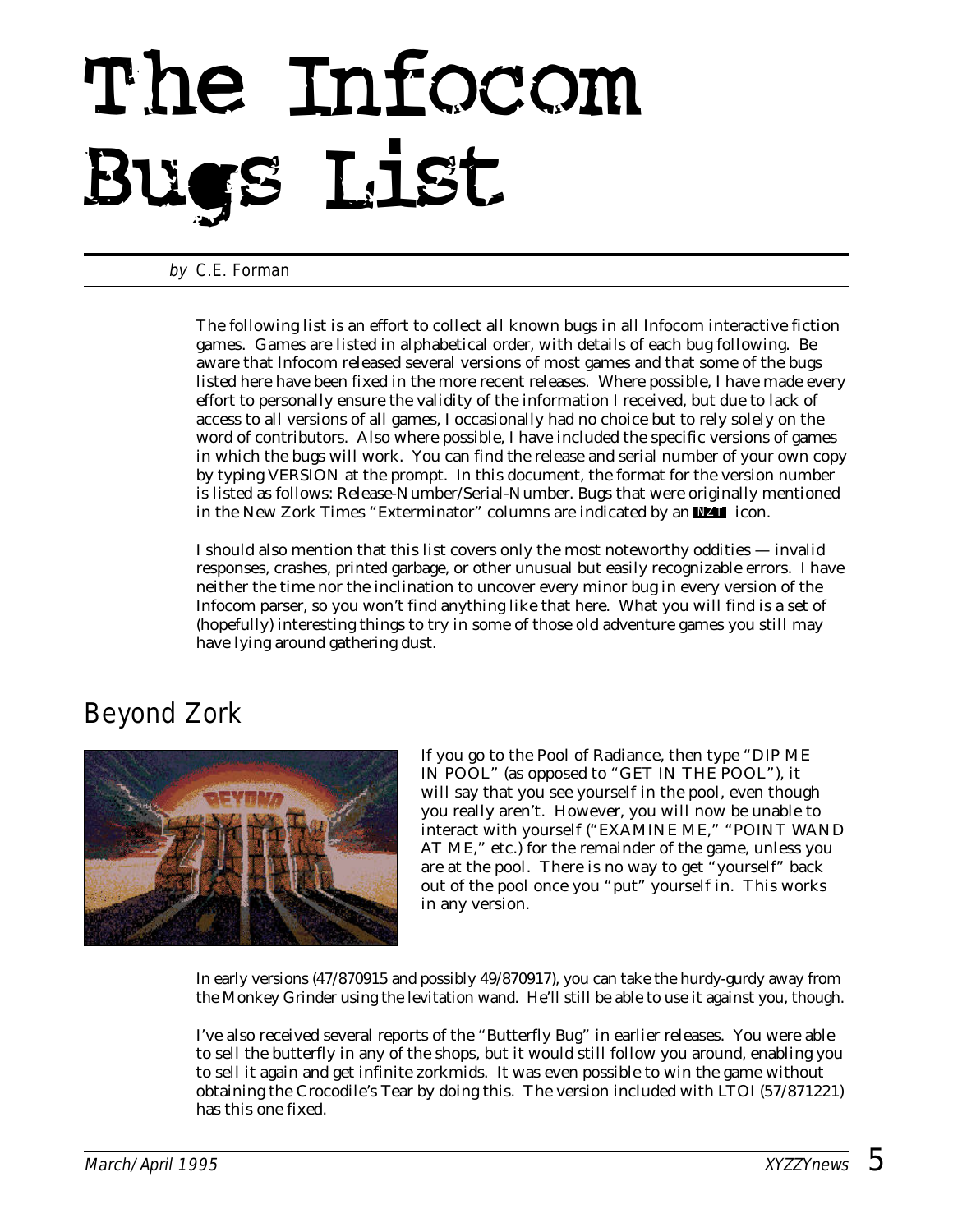Also fixed in LTOI is a bug which allowed you to read the scroll of recall, then walk onto the lava without the aid of the ring of shielding.

For some reason, the potion of forgetfulness doesn't seem to erase your map in the LTOI version, although it did in earlier releases. Not sure whether this is a bug or an act of kindness on the part of Infocom.

## Deadline

In the earliest version of Infocom's classic mystery (26/821108), after the murder of Ms. Dunbar, two Dunbars would sometimes be present — one living and the other dead!

In the earliest release, the bathroom door on the first floor was impossible to open. "OPEN DOOR" would generate the response, "Which door do you mean, the door or the south closet door?" Answering "THE DOOR" would start the process all over again. • Some versions don't recognize the player as being in the room when he's sitting on a piece of furniture. For example, sitting on the couch and typing, "BAXTER, TELL ME ABOUT ROB-NER" would respond with "You can't see any me here." • The six-letter recognition system used by Infocom's early parser often created problems. "LISTEN TO THE GARDEN-ER" would generate a reply of "The roses make no sound." The game, looking at the first six letters, recognized "GARDEN" and "GARDENer" as the same word. NZT

## **Enchanter**

A well-documented bug in the earliest version (10/830810) allowed the player to fill the jug anywhere in the game simply by typing "FILL JUG" (provided that there was at least a small quantity of water already in it).

A similar error allowed the player to obtain any spell he wanted simply by typing "GNUS-TO *<spell name>*." (Not sure if this worked with KULCAD, GUNCHO, or FILFRE.) This one was also corrected in the second release.

Normally, if the player continues to wander around without sleep for long enough, he'll drop from exhaustion. If you happen to be near the Engine Room when this occurs, however, you won't be able to sleep because of the noise. After you drop, try typing "DIAG-NOSE," and you'll see garbage for the description of how rested you are. Repeat this several times, and eventually you'll start seeing the Rainbow Turtle's dialogue mixed in. This one works in all versions, including the one in LTOI (29/860820).

Here's a bug that erases the entire contents of your spell book. At the Landing, enter the following sequence: "MEMORIZE BLORB. EAST. KULCAD THE STAIRS. CAST BLORB ON ME." When Belboz restores you to life, your spell book will be empty when you try to read it! You can do this in any version.

In an old version, sending the turtle into the temple would be interpreted by the game as though you'd gone in instead, and you would end up dying. • Casting Guncho to dispel the magic in the rope around the jewelled box would work, but the box would be empty, and typing "LOOK" would make the rope visible. Also, the portrait in the gallery would disappear if you moved it and typed "LOOK." NZT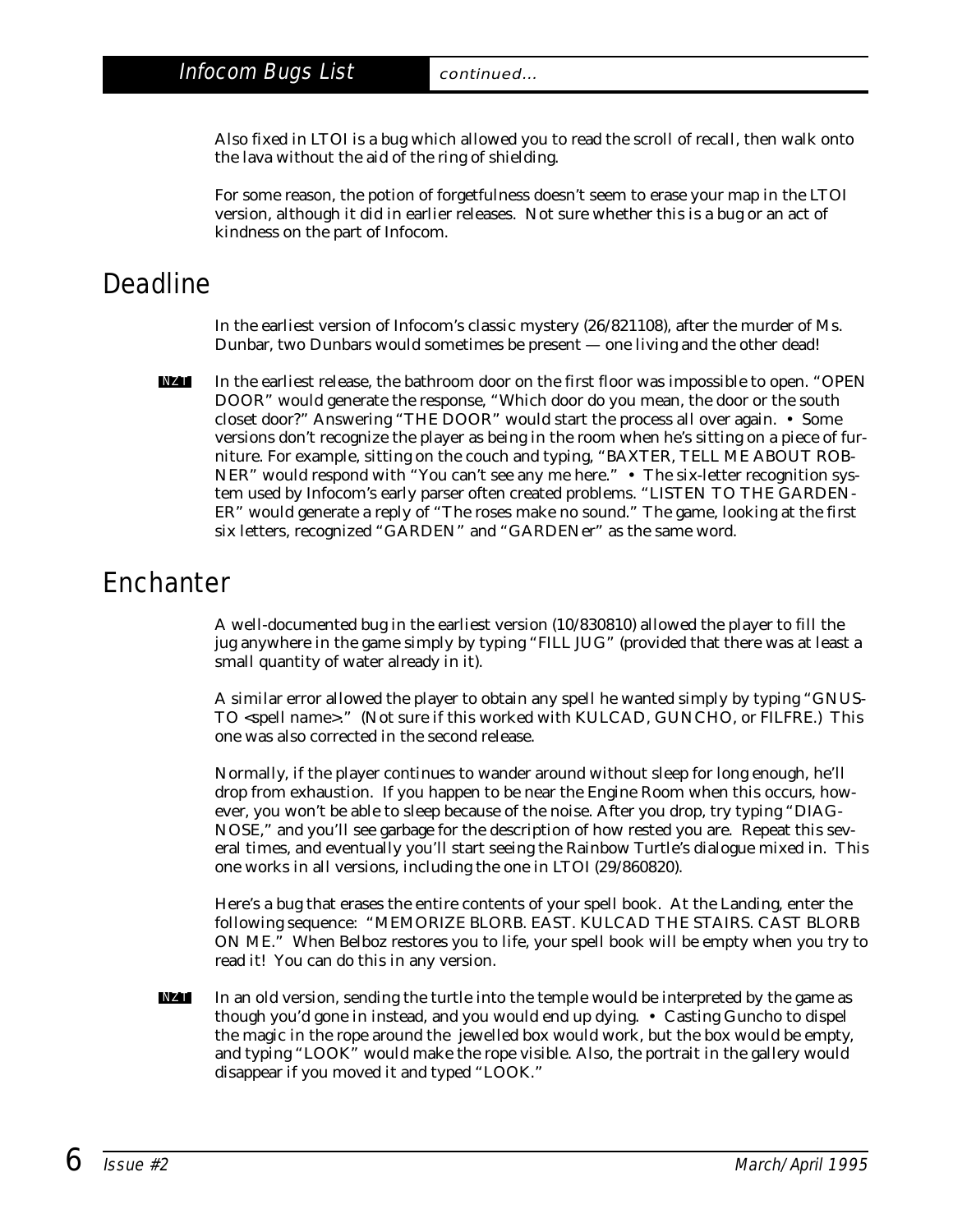## Infidel

The wooden mast of the Royal Barge is responsible for several bugs in this game. According to the hint book, you're supposed to need both hands free to take the beam, which means you have to put the torch in the knothole. However, if you remove the shim, then go back up to the main deck of the barge, you'll be able to remove the beam no matter what you're holding. So you never have to put the torch in the knothole. Also, try dropping the beam aboard the barge or in the area immediately surrounding it. It will reappear on the central deck, no matter where you drop it. Sometimes I've even had it drop there just by passing through the central deck! As there was only one version of this game released (22/830916), the problems with the mast were never corrected.

You can "LIGHT THE TORCH" anywhere in the game, regardless of whether or not the torch is present. (There was only one version, so this one's still out there.) After you put the beam in the niches, if you type "GET BEAM" from anywhere in the game, you fall into a pit of rats. • Filling the silver chalice when it's already full responds with "The silver chalice is filled with water. The silver chalice is now empty." • The container bug from Starcross and Zork I is also here. NZT

## Leather Goddesses of Phobos

At any point in the game, you can manipulate the purple or orange buttons on the barge, even when you're not in the same place as the barge. The reply goes something like this:

**>EXAMINE THE PURPLE BUTTON You can't see any purple button. The huge purple button reads: Go With The Flow.**

Pushing the buttons works as well. This one is still present in the Solid Gold release (4/880405).

#### Lurking Horror

After you obtain the master key from the hacker, try losing it in a way which prevents you from retrieving it. (Dropping it into the pit beside the altar works well.) Now if you go back to the Terminal Room and ask the hacker for it again, he'll give it back to you. This works in 203/870506, the earliest version. Not sure if it's still there in the Mac or Amiga versions with the digitized sound effects.

When you encounter the rats in the steam tunnels, try escaping them by climbing on the coaxial cables above you. Eventually the rats will swarm up and start to bite you, making you fall. But if you try letting go of the cables before they do this, you'll get two descriptions of your death — one saying that you let go of the cables, and the other saying that the rats bit you and made you fall.

## Moonmist

If you give another character a sequence of commands, ending with a request that the character follow you, the character will instantly appear at your side, no matter where he or she is. For example, lead a character to the first-floor gallery. Now type: "<character>, GO DOWN THEN GO WEST THEN GO NORTH THEN GO WEST THEN GO DOWN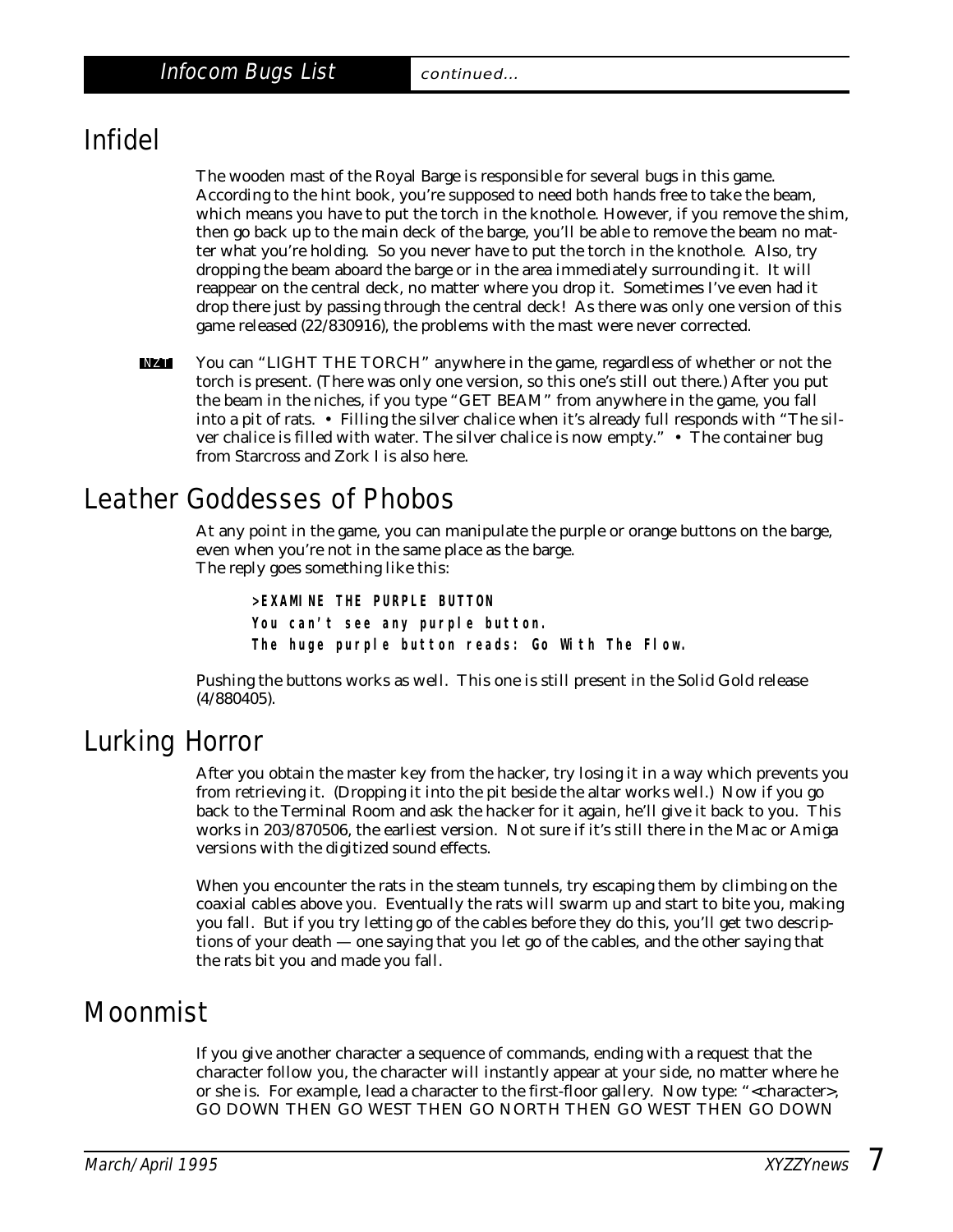THEN GO WEST THEN FOLLOW ME." The character should now be somewhere in the basement, but if you go east, into your room, he or she will instantly reappear at your side. This works in both versions of the game.

## Nord and Bert

Although I can't recall details, I once got the game into an unsolvable state by performing several actions out of sequence, with the skeleton in the bathtub in the "Meet the Mayor" scene. I remember being unable to interact with the skeleton, despite the fact that the room description said it was still there.

### Planetfall

At the end of the game, pushing the elevator button more than once will make it restart its descent, with no ill effects. In more recent releases, it's been fixed, and you go back up to the main floor where the mutants are eating. Not sure which versions this one is present in.

Ordering Floyd to take an item was interpreted by the game as if the player typed "TAKE FLOYD." • Taking the fused bedistor, then dropping it, would make it impossible to pick up again, since the game thought it was still fused to the socket. • Floyd would bring you the shiny fromitz board over and over. NZT

#### **Ouarterstaff**

Trying to burn anything with a sub-menu (such as any item acting as a container, or a creature holding an item) causes the game to crash. Several locations, such as the Charred Room, will eventually set your party on fire and also lead to the crash. This one caused so much trouble that Infocom even reported it in an issue of The Status Line.

#### Sorcerer

Several sources informed me that, in earlier versions, it is possible to GNUSTO the Golmac spell and use it later, even though it has no effect. I couldn't get it to work in the PC LTOI version (15/851108), so I can only assume it's been fixed. In this version, trying to leave with the Golmac scroll causes a paradox, and you lose your grip on the rope if you try to enter the room with the spell book.

As in Enchanter, you could TAKE any spell scroll at any point in the game, no matter where it was. You could even get a second Aimfiz scroll this way. NZT

## Spellbreaker

In the first release (63/850916), if you tried using the knife to cut up the magic carpet while you were sitting on it, the status line would say you were still sitting on the carpet, even though it was destroyed. If you then got off the carpet, the status line would show garbage, and you would find yourself in a location with no description and no exits. Attempting to use the Blorple spell to get out of this location would make the game hang.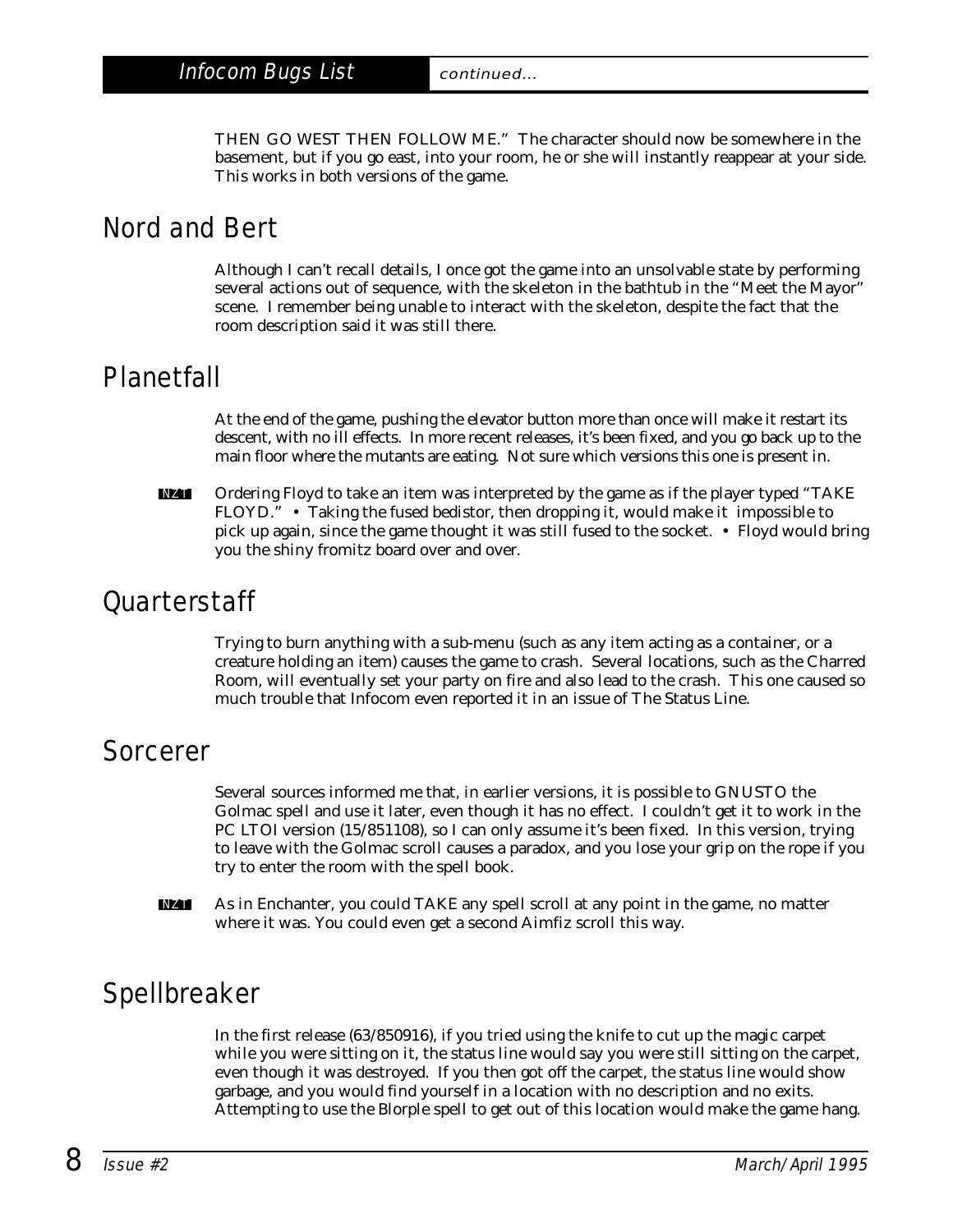If you're playing the first release, it's impossible to offer the merchant an exact number of zorkmids in exchange for the magic carpet (for example, you can't "OFFER 250 ZORK-MIDS"). All you can do is offer him the opal or the coin.

Also in the first release, typing "THANKS" gives you the response, "How do you do that with a *<string of garbage>*?" Weird, considering Infocom usually handled Q&A and rhetorical replies pretty well.

And then there's the famous Girgol/Blorple bug that caused quite a commotion in the rec.games.int-fiction newsgroup a couple months ago. Normally, if you try to get by the ogre by casting Girgol, the scroll and gold box will be frozen in time and you won't be able to take them until the spell wears off, at which point the ogre will come in and kill you. But casting the Blorple spell on a non-magical object, and then waiting in the Nondescript Room until Girgol wears off, would allow you to exit and take the Espnis spell and gold box without being killed by the ogre. There was considerable disagreement as to whether or not this was really a bug, but I recently discovered that, in the second release (version 87/860909), included with LTOI, the Girgol/Blorple solution to the ogre's cave does not work. Apparently the folks at Infocom decided that it was in fact a bug—Told you so!—and removed it from the game.

#### Starcross

In the first PC release (which I believe is the one included with LTOI), you can put the red disk on the blue disk, then put the blue disk on the red disk. This causes them both to disappear, along with anything else that was on either of them. Similar bugs appear in early versions of a few other games that have items acting as containers.

Similarly, trying to shake an object would put the game into an infinite loop. This one has apparently been fixed, substituting the cute response, "You can't take it; thus you can't shake it."

You were once able to get the red rod from the grue's nest by typing "NEST, DROP ROD." • Climbing the tree and typing "THROW HANDS" once resulted in, "The pair of hands sails away, drifting in a long arc towards the ground." NZT

## **Suspect**

I received word that, in the first release of this mystery, it was possible to get to Veronica's office before her murder occurred. The path which must be taken is geographically longer, but requires fewer moves, and should allow you to reach the murder scene one turn before the body appears. Supposedly, typing "LOOK" again will display the text about the body, even though it wasn't there the turn before. Lacking this version of the game (it doesn't work in LTOI), I can't confirm this one myself.

## Suspended

In the earliest version (5/830222), there was no way to determine which of Iris' chips was shorted and needed to be repaired.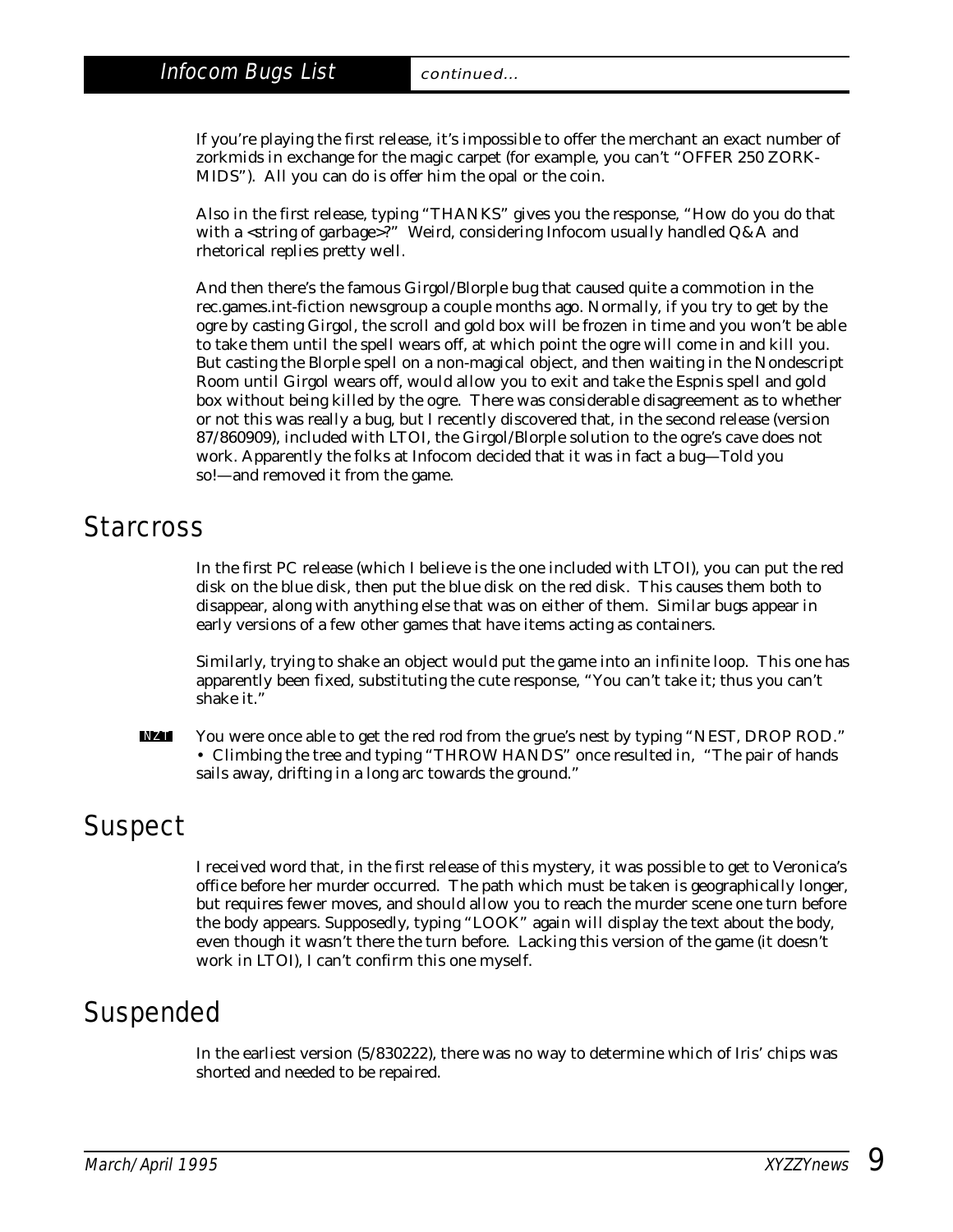#### Infocom Bugs List continued...

You don't need to use two robots to move Fred from the cabinet. In all versions, you can cheat and use just one: "BOTH SENSA AND SENSA, MOVE FRED."

In any release, you can configure the game on the second move, not just the first. This means you can make one move (most likely picking up an object) and then re-configure the game to put the robot with the object in a better position. This can be a great timesaver if used correctly.

There's also an error with the map that was never fixed. Referring to the southeastern section:

**Alpha FC / | / Primary Channel / | --- Cavernous Room --- East End --- Beta FC \ | \ Secondary Channel \ | Gamma FC**

While you can walk northeast from East End to the Alpha FC, there is no direct route back from Alpha FC to East End, and no indication that this is a one-way corridor. An attempt to backtrack results in the standard "You can't go that way" message, despite the fact that it directly contradicts the map. To get back to East End, you have to walk south through Primary Channel and Beta FC.

## Trinity

The Book of Hours is not reversed after passing through the Pergola in any version of the game. This could be considered more of a design flaw than an actual bug. (Or perhaps the book doesn't change because it represents time, which, unlike directions, cannot be reversed.)

When you're on the paper bird above Nagasaki, and you hear the plane approaching, type "LISTEN." You'll die, but the message will be the same as if you'd still been on the ground rather than flying on the paper bird.

## **Wishbringer**

In version 68/850501, you could take the gold coin back from Miss Voss after buying a movie ticket, enabling you to repeat the action and earn an infinite number of points. The PC version of LTOI uses a later version (69/850920), but this bug should still be present in LTOI for the Mac.

#### **Witness**

You could "GET A DRINK" anywhere in the game. • If a player got into the shower or the broken window, he would become trapped, as the game would think you needed to get up first, because it thought you were sitting in the chair. NZT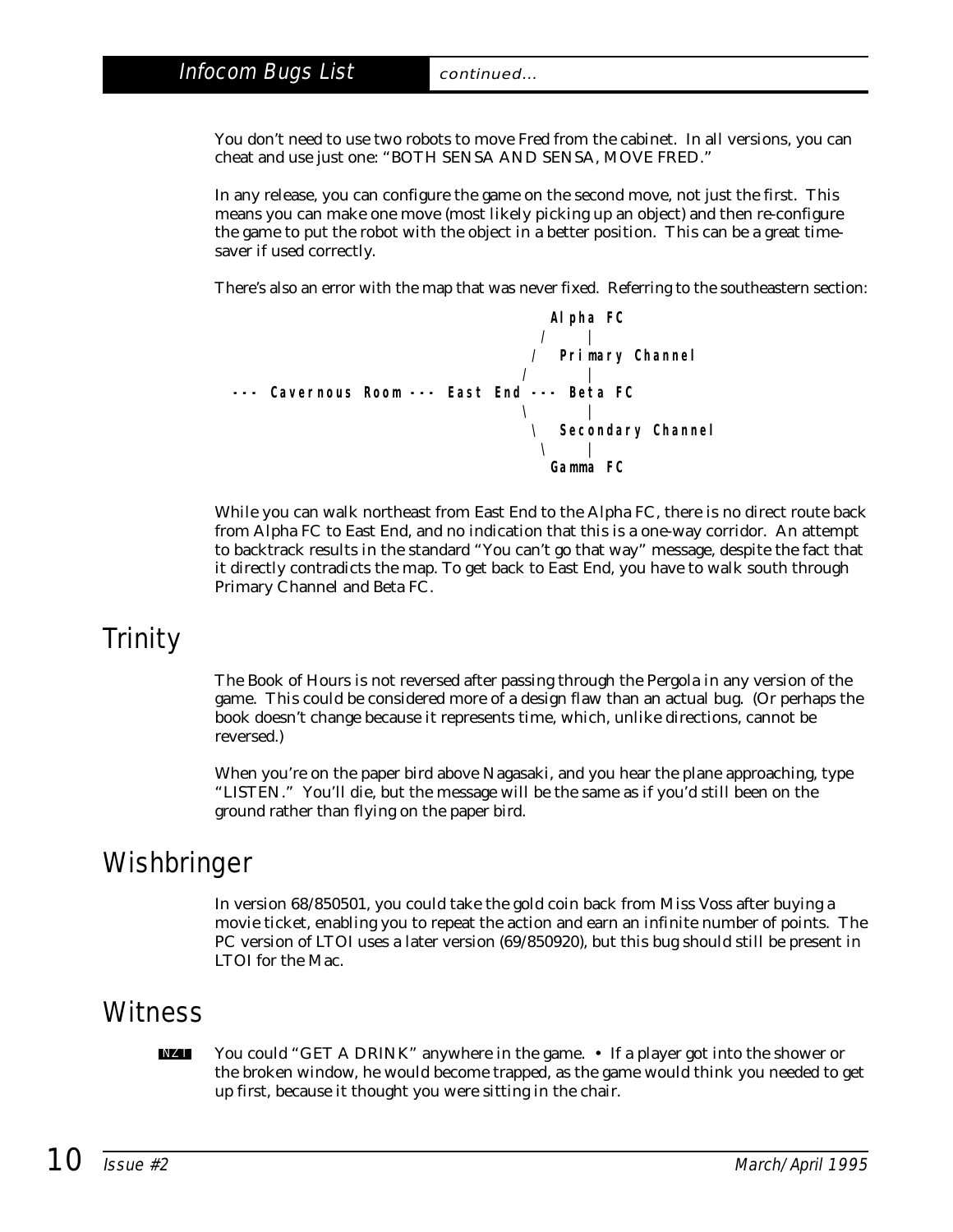## Zork I

The earliest release of Zork I (release 5, no serial number) would become *very* confused if you nested objects too deeply in your inventory. The output of the "INVENTORY" command would get spurious "Such language in a high-class establishment like this!" messages, with other random junk interspersed

in it. This would also lead to the object hierarchy getting screwed up, in such a way that an "INVENTORY" would claim that you were carrying a bunch of rooms around. I'd LOVE to get my hands on a copy of this version and try it out.

Here's a variation on the Starcross disk bug. If the sack and the bottle are both empty, it's possible to put the sack in the bottle, then put the bottle in the sack, causing both to vanish. This is still present even in 88/840726, the LTOI version (!), but I think the Solid Gold release (52/871125) finally fixed it.

In early versions, shaking an open container that isn't empty may crash the game. • In early versions, you can bump your head on things such as the river by trying to enter them. • Commands such as GO DOOR or GO TREE can send players into bizarre locations. NZT

## Zork II

When the wizard appears before you, but doesn't cast any spell, you will see the following text:

**The Wizard seems about to say something, but thinks better of it, and peers at you from under his bushy eyebrows.**

Type "KILL THE WIZARD," and you will get the following reply:

**The Wizard retreats, waving his wand and chanting. He says, "Fear!" Nothing happens! With a terrified glance at the demon, the Wizard runs past you and out of the room.**

This text clearly belongs much later in the game, after you've freed the demon and ordered him to kill the wizard.

In older versions (not the one in LTOI), you were able to give commands to inanimate objects. For example, you could say "AQUARIUM, GO EAST," and the game would say "The aquarium has left the room." Typing "AQUARIUM, EAST. EAST" would result in a message saying that you have died, but in reality it is the aquarium that has "died." I don't have an older version of Zork II to confirm this myself.

Also in early versions, you could take immovable objects by reading them. For instance, "READ UNICORN" will (provided the unicorn is actually present in the first place) reply:

**Taken.**

**How can you read a unicorn?**

Another example: Reading the stands on the Wizard's workbench will let you take them, even though the game claims they are firmly bolted to the table. However, since the text about the stands is a part of the room description, they remain attached to the table, even if you're carrying them, and even if you drop them elsewhere, even though the table itself doesn't move along with them.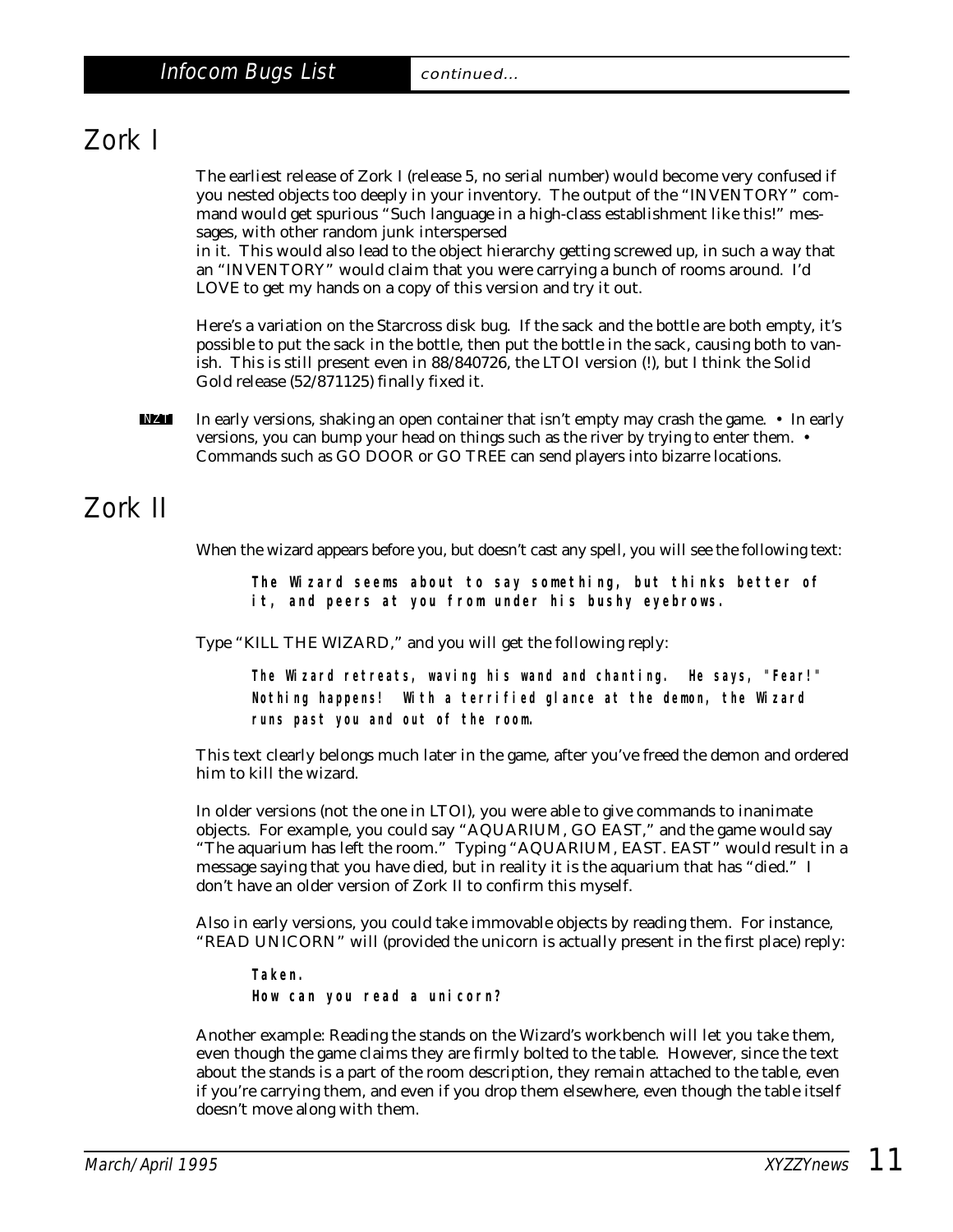Yet another early Zork II bug: If you looked into one of the three spheres when they were all in the same place, the game would recursively describe the room as seen through each sphere, which would overflow the interpreter stack.

I've also had a parser bug in early Zork II releases brought to my attention by several people. It stems from having two objects of the same color in the same room, and then referring to the object simply by its color, for example:

**>TAKE THE RED Which** *<several lines of garbage>* **do you mean?**

In the LTOI version (48/840904) the parser bug has been fixed, and the reply "There seems to be a noun missing in that sentence" replaces the garbage. (Early parser versions of other Infocom games may have similar bugs.)

Another minor parser bug: Restart the game, and try using a pronoun in your first command, such as "EXAMINE IT." You should get the reply:

**There's nothing special about the** *<short string of garbage>***.**

This happens in other games running early versions of the Infocom parser, but I first noticed it with Zork II.

### Zork III

In very early versions of Zork III, the chest was too big and could thus contain items that normally weren't supposed to fit. The most notable was the wooden staff, which, if put safely inside, would not get broken when the player fought and killed the man at the cliff ledge. Thus a player could get

the treasure and keep the staff intact as well. Another interesting use of this bug involved using the chest to transport the lamp or torch across the lake, thus eliminating the need for the grue repellent and viewing table. This allowed the player to win with only 6 of the 7 possible points. It's incredibly difficult to find a version with this bug still intact.

Another bug in the early releases actually let the Dungeon Master follow the player outside the endgame area if you knocked on the dungeon door a second time, from the inside. LTOI doesn't have this one either.

After you've climbed down the rope to the cliff ledge, you can't climb back up again with the chest. However, typing "CLIMB THE ROPE" (as opposed to "CLIMB UP THE ROPE") will make you climb DOWN the rope again, putting you at the cliff base, even though the rope ends a few feet above the cliff ledge! This one's present in the version included with LTOI.

When you get to the Dungeon area, try this (in any version):

**>DUNGEON MASTER, KILL ME WITH THE STAFF "If you wish," he replies. If you insist... Poof, you're dead! \*\*\*\* The dungeon master has died \*\*\*\* The dungeon master follows you. Your sword has begun to glow very brightly.**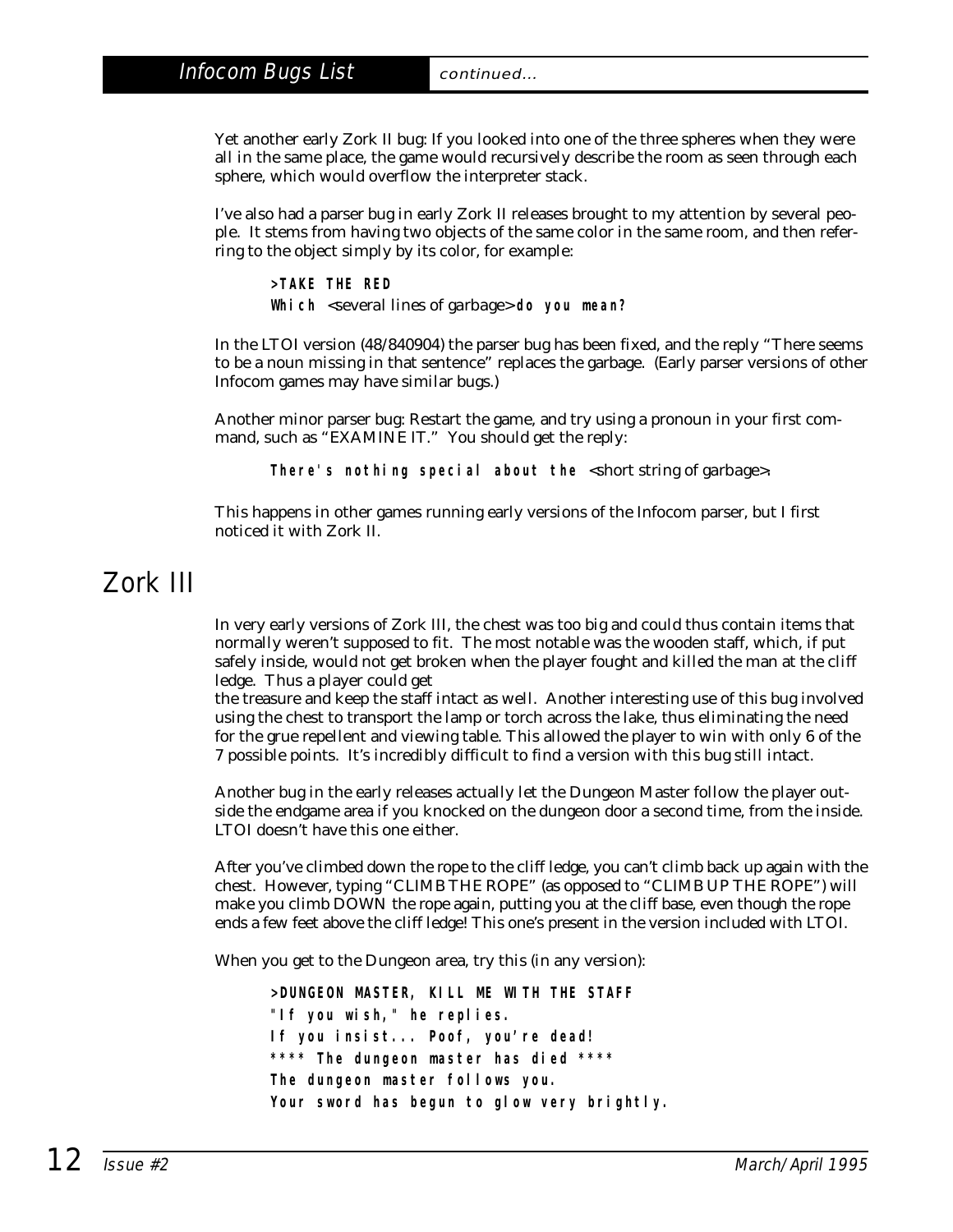Or this:

**>DUNGEON MASTER, KILL DUNGEON MASTER WITH STAFF "If you wish," he replies. "If you wish," he replies. You aren't even holding the staff!**

The last message appears even though you ARE holding the staff! Very surreal. I'm still scratching my head over these.

At the very end of the first released version of Zork III, the sword was often a source of trouble. If the player happened to be holding the sword when he/she was in cell #4, the game would crash when the player asked the Dungeon Master to push the button. This was because there were two different possible exits to the north, and the sword routine got confused when it checked the adjacent rooms to see whether or not the sword should glow. Infocom's testers didn't find this originally, because they'd been leaving the sword to block the beam of light. • It's possible to get the Dungeon Master to follow you beyond the Dungeon area, if you get beyond the door, drop one of the items you need, then knock on the door again, from the INSIDE! It's even possible to get the DM stuck in the area from Zork I. NZT

## Zork Zero



After you put John Paul Flathead's spyglass in the cauldron of Megaboz, you can go back to the Frigid River Valley and ask Otto for it again, which allows you to get infinite points. When you use this technique to throw more than 24 Flathead items into the cauldron, you'll start getting garbage to describe what the cauldron is doing. Unfortunately, the spell of Megaboz, which breaks the Curse, won't work once you get more than 1000 points.

Well, that's all of 'em. Before I wrap this up, I'd like to mention that my intent here was not to nitpick every game Infocom ever released, as is frequently the case with discussions of other forms of entertainment on the 'net. I merely hoped to provide fellow Infocom fans with a new incentive to dig out your collections again and see some new things that you may not have known existed in them. As one of my contributors so eloquently put it, almost all of these are minor bugs which have little effect on gameplay and are unlikely to show themselves unless a user actively seeks them out. When we consider the scope for errors in games of this depth and complexity, it's really quite incredible that there were so few.

Speaking of contributors, if I've somehow forgotten to add your name here and I've screwed up everything else with this list, so that wouldn't surprise me in the least), just let me know and I'll update it and post a revision.

**Contributors:** Tim Anderson, Daniel Dobson, Paul David Doherty, Roger N. Dominick, Allen Garvin, Neil K. Guy, Eric Smith.

**Special thanks to** Paul D. Smith for his Table of Infocom Games, which I used extensively as a reference in preparing this article, and to Alex Wai for forwarding the bugs listed in the *New Zork Times* "Exterminator" columns.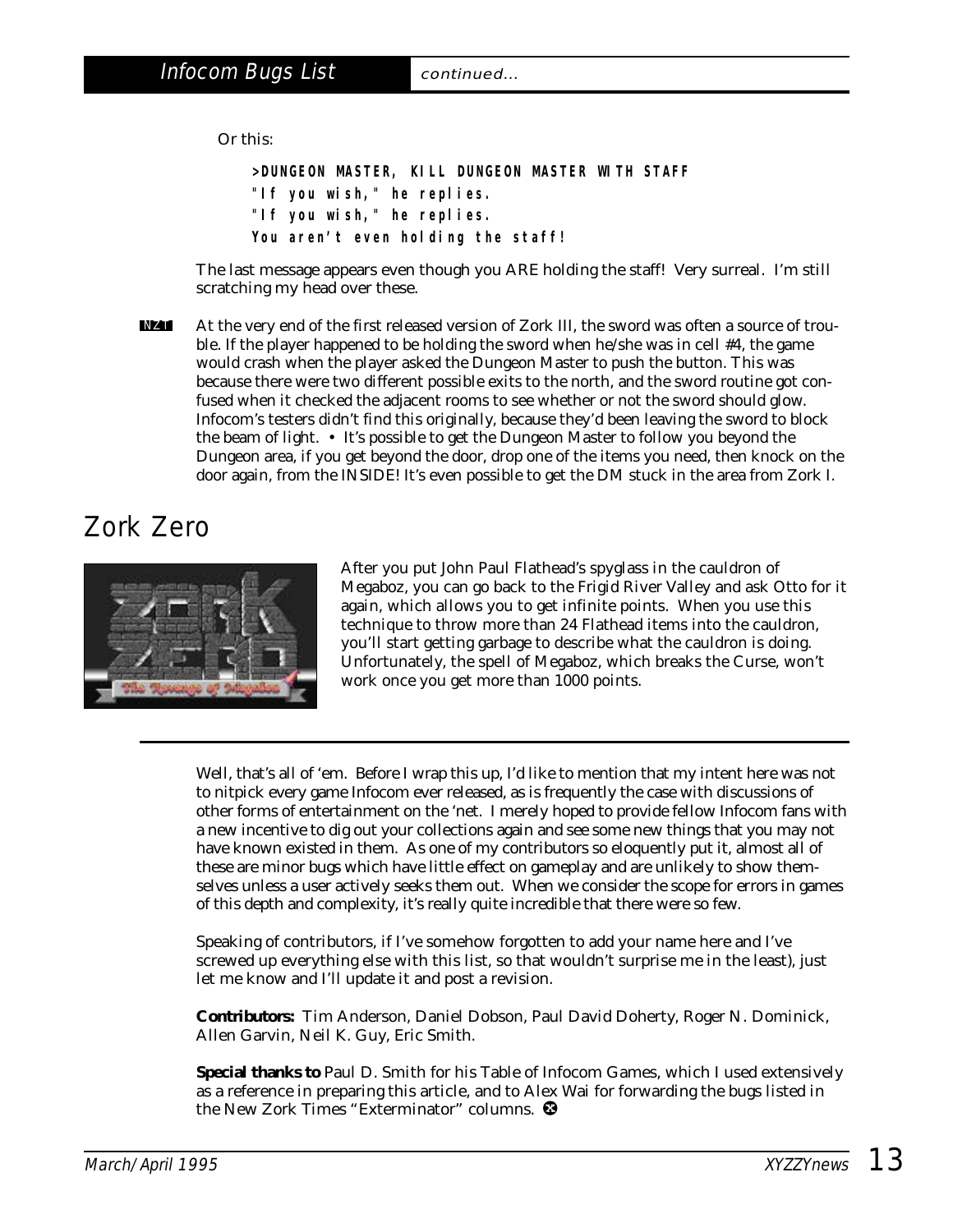### GobblerNet is Newest Text Adventure BBS

It's tough to beat the camaraderie of a bulletin board system as a meeting place and library resource for special interests. But there have been few BBSes for text adventure fans to hang out at, and fewer still with last November's closing of Mr. Roger's Neighborhood, an enormous text game BBS. Bob Newell hopes to change that with his new text adventure BBS, GobblerNet, operated from Bismarck, North Dakota).

Newell hopes to establish on GobblerNet the largest collection of text games to be found on any BBS, although by his own admission it still has a long way to go. GobblerNet will also feature character graphics games, such as the ZZT games and the Kroz series, among others. According to Newell, one of the prides of GobblerNet is its Spectrum Sinclair section, with emulators and hundreds and hundreds of classic Speccy games, including a large number of Speccy text adventures.

GobblerNet will also host special online games since, as a Linux BBS, some really large games can be played online. Currently offered is the multiplayer game Imperium as well as, in the text game tradition, an honest-to-goodness MOO (which is currently very small due to lack of programmers). Also on-line is Graham Nelson's "Curses," 12 of the Scott Adams text adventures, and the multiplayer game "Empire."

GobblerNet also echoes the rec.arts.intfiction and rec.games.int-fiction newsgroups, which may be read on-line or downloaded for offline reading.

Best of all, in the tradition of the Internet, accessing GobblerNet is totally free; the only cost is your phone call. GobblerNet neither requests nor accepts membership fees, donations, or payments of any kind. There are no upload requirements or ratio limits, either.

GobblerNet can be reached at nearly all times at 701-222-0429, at speeds up to 14.4 kbps, 8-N-1.  $\bullet$ 

Ed. note: If you have any information about noteworthy or newsworthy happenings in the interactive fiction community, please pass it on to us at eileen@interport.net. We're always interested in releases of new versions of design tools, innovations in new games or other new software, and related Web sites or BBSes.

#### New Feature: Top 10 Picks for Interactive Fiction on the World Wide Web

Beginning with this issue, *XYZZYnews* will include a "top 10" listing of URLs for useful or less-than-useful-but-possibly-entertaining IF Web pages that we've run across and want to pass along to you. These include online interactive games, resources for IF games programming, home pages for related MUDs and MOOs, among other topics. The HTML version of this 'zine is already set up to let you link to these URLs; very convenient, n'est-ce pas? And so without further ado, in no particular order, the March/April IF Web page picks:

**CMU School of Computer Science Oz Project Home Page** http://www.cs.cmu.edu:8001/afs/cs.cmu.edu /project/oz/web/oz.html

**Inform Programming Page** http://www.cl.cam.ac.uk/users/gdr11/ inform/

**The TADS Programming Page** http://yallara.cs.rmit.edu.au/~s9406702/tads/

**The TechMOOseum** http://www.thetech.com/techmooseum.html

**LegendMud Home Page** http://www.cs.cmu.edu:8001/Web/People/ johnmil/legend/legend.html

**The Interactive Fiction Home Page** www.cs.cmu.edu:8001/afs/cs.cmu.edu/user/ wsr/Web/IF/homepage.html

**MuseNet WWW Server** http://www.musenet.org/

**Spork I: The Great Underground Kitchenware Outlet** http://www.wam.umd.edu/~twoflowr/spork. html

**Drool** http://www.mit.edu:8001/afs/athena.mit.edu /user/j/b/jbreiden/game/entry.html

**Praser Maze 5** http://orac.andrew.cmu.edu:5823/pra5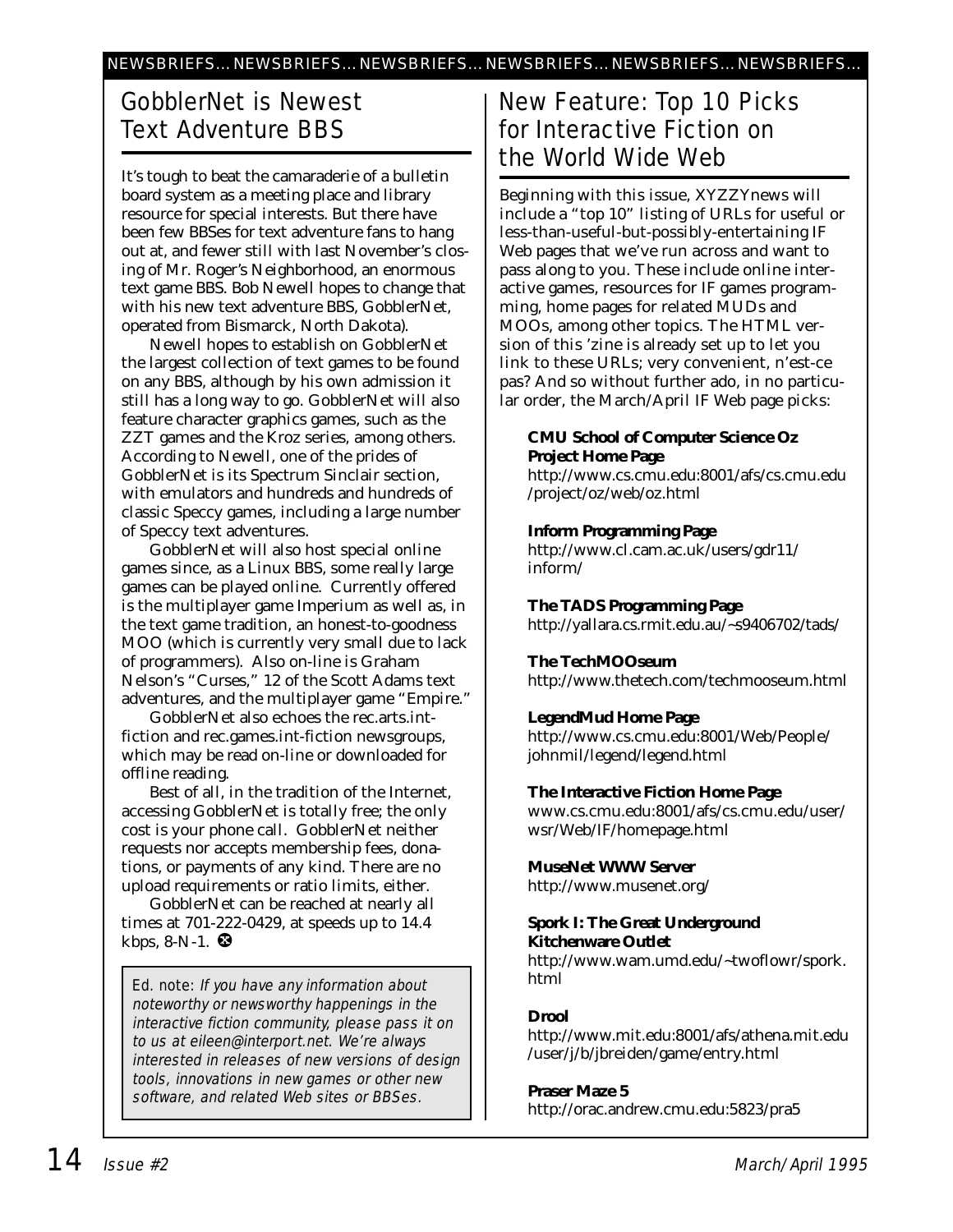# John's Fire Witch

(version 1.01)

Parser: TADS Author: John Baker (baker-j@ix.netcom.com) Availability: ftp.gmd.de/if-archive/games/TADS; **CompuServe** Supports: TADS ports

What's going on down in *your* basement? If you're John Baker, it's a life-and-death struggle between two magical forces, a Fire Witch and an Ice Wizard. And you thought having termites was a bummer! The premise of "John's Fire Witch" places you as a visitor to the Baker residence, where it's up to you to rescue John and the Fire Witch from captivity, acquire what you need to outsmart several fiendish creatures, and ultimately overpower the Ice Wizard himself.

While the scenario may sound a bit simplistic, "John's Fire Witch" turns out to be a pleasantly engaging, unpretentious game that should appeal to a broad range of IF gameplayers. With fewer than 40 locations and a scoring total of 10, "John's Fire Witch" is well-suited to the "snack-sized adventure" label applied by its author. The game's small size and small number of puzzles make it a good introductory game for beginning to intermediate IF players; however, the puzzles are interesting enough to intrigue more experienced players for at least several hours.

The game's parser is also geared toward beginning players. For example, it suggests the proper syntax for saying a magic word when an improper method is tried, and issues a warning if you expose yourself to the dangers of falling into a deep pit. If you fail to heed such warnings, however, you have only yourself to blame; there's no resurrection in this game, although you can undo a fatal command. There are plenty of ways to die, from impaling yourself upon sharp spikes to freezing on an icy bridge.

Often, text adventure games are criticized for being autobiographical in certain regards—if the game's author appears in it or if the author's home is a prominent location, there's always that certain potential for private jokes that are tiresome for most players who just don't get it. Luckily, "John's Fire Witch" rises above such criticism. Although John Baker appears in his own game, he shows up as a human Popsicle

until the final stages. In fact, there's one private joke in the game that IF devotees are certain to enjoy; the final location in the game is a Trophy Room that contains noteworthy artifacts from other text adventure games such as "The Lurking Horror" and "Curses".

The most useful bit of prior knowledge for you to have before playing the game is a recollection of the seven deadly sins. A scavenger hunt puzzle involves supplying a devil with a bag containing items that represent these sins. I spent an inordinate amount of time racking my brains for the last two sins after only coming up with five! All the game's puzzles have satisfyingly logical solutions, though some are more obvious than others.

The game's layout is also straightforward; there are no mazes, and locations with similarsounding names are numbered (i.e., Long Tunnel (1), Long Tunnel (2)) to avoid mapping confusion. You should be prepared to save your game often though, since you may walk into a dangerous situation more than once. Hints are only available to registered players, but you should be able to learn a lot by a careful examination of your surroundings and the objects in them (not to mention a certain dream sequence). The only syntactical trouble I encountered was when solving the getting-the-ring-from-the-bottle puzzle, but I finally managed it with enough trial-and-error.

There are some red herrings among the objects you run across in this game, which I guarantee you'll waste some time on trying to utilize. Among the more useful objects you'll find is a crystal card for transporting yourself among several key locations, and a magic wand that demonstrates some pretty attractive properties.

Registering "John's Fire Witch" will set you back a \$6 shareware fee. I even enjoyed the registration notice for this game: "If you enjoy playing the game, you are welcome to show your appreciation by buying me lunch. Right now, my favorite lunch is a soup & sandwich combo at a restaurant on Sawmill Road that comes to six bucks (\$6.00), including my usual tip. If you don't want to buy me lunch in person, you can just send me the money."

The game hints at an upcoming (and darker and more serious) sequel. After playing this snack-sized adventure, I'm sure that the next course will be well worth waiting for.  $\bullet$ 

*— Lauren Meckler*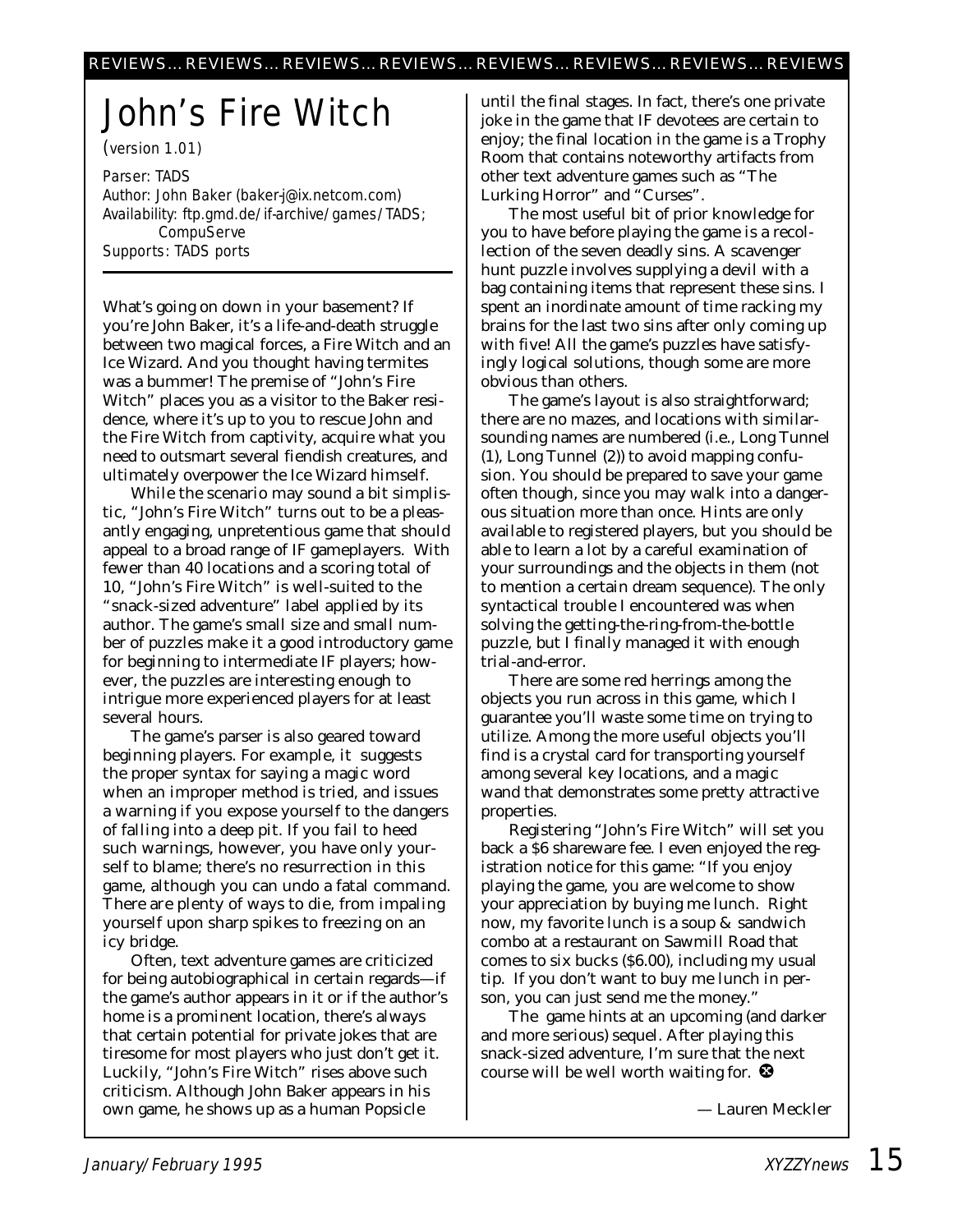# The Legend Lives!

An Unnkulian Universe Adventure

(version 1.0)

Parser: TADS Author: David Baggett (dmb@ai.mit.edu) Publisher: Adventions Availability: ftp.gmd.de/if-archive/games/tads Supports: TADS ports. For PC users, reports of memory management errors suggest using a DOS shell through Windows; not a problem for Mac users.

"The Legend Lives!", an ambitious and beautifully written game by David Baggett, places you as Gavin Kelly, a grad student in computer science at Akmi Yooniversity who has just stumbled across a deadly galaxywide computer virus and who must rally forces to defeat this evil Unnkulian threat. The straightforward plot, however, takes a backseat to the eloquent room and character descriptions, a recurring theme of the conflict of nature versus technology, and innovative devices for manipulating objects and travelling between locations.

The descriptions of many of the game locations are highly engrossing and impart a genuine atmospheric quality to that portion of the game. You'll get caught up in the shopping frenzy of the crowds at the Barfee outlet, the hackers' activity in the Data Den, and the hordes of smiling, benevolent Duhdists at Kuwl Starport. I was so disturbed by the descriptions of New Hell and the Watchmen I couldn't get out of that area fast enough. As you meet new characters, such as Jax O Pax or Timon Sketch, additional screensful of text appear that propel the narrative forward. You may frequently need to scroll up several screens to read or reread this prose, which is a minor annoyance. Literal-minded players who like to search or examine every object in a room will find themselves in for a looooonnnng game session.

"Legend" boasts an impressive, fairly diverse cast of characters. Some character descriptions are eloquently and succinctly expressed, especially those for the old man in the living room or the Hoppian salesman, while others seem deliberately enigmatic, such as the Watchmaker or the bartender. However, character development was left incomplete on the whole, perhaps due to remaining loose ends in the storyline. The stories of Reb Glaz, your absent girlfriend Ada, and the development of the relationship between Jax and Mare were

unresolved and left me scratching my head by the end of the game. And even though we do get to see what happens to JC, the artificial intelligent being, your inability to interact genuinely with him makes it difficult to form an appropriate emotional attachment by the end of the game.

Your ability to access new areas of the game hinges upon your expertise in consulting a color chart, entering three-dimensional coordinates into a matter mover, and decoding any encrypted coordinates. This very imaginative spin on solving locked-door puzzles adds an appropriate beam-meup sci-fi atmosphere; it also presents an ongoing challenge almost to the end of the game.

Over the course of "Legend" you must also achieve a certain degree of competence in using various computers, vending machines, a transmogrifyer and other conversion machines, and a little mechanized toy named Squirt. These puzzles range widely in difficulty but all allude to our dependence on technology. The red herring quotient in "The Legend Lives!" is high, but you'll enjoy playing with the various trinkets as you strive to hit on the correct solution. Mercifully, the number of cheezy Akmi products is relatively small!

A progressive online hint system and a humorous, often wry collection of footnotes add to the game's polished appearance. The fairly extensive hint system is a welcome relief for overcoming mental blocks. As far as I could tell, though, you can't solve the game through hints alone; there are at least some puzzles you *must* solve on your own. You can encrypt the hints if you're likely to peek and want to resist the temptation. However, I saw no way to skip the beginning hints if you wanted to see, for example, only the seventh of seven hints. Without hints, some puzzles will be extremely time-consuming to solve (such as the transmogrifyer) or next to impossible (such as using Squirt).

One of my favorite parts of "Legend" was the Unnkulian III game-within-a-game. Although I've seen this device utilized in a number of other text adventures, this piece of mini-IF is really a work of art: it's tied in so eloquently to the rest of the game and serves to acknowledge the rest of the Unnkulian Unventure series in such an appropriate way.

"The Legend Lives!" is excellent proof that interactive fiction can be as much fun to read as to play. More fiction, and more fried eggs, please!  $\bullet$ *—Eileen Mullin*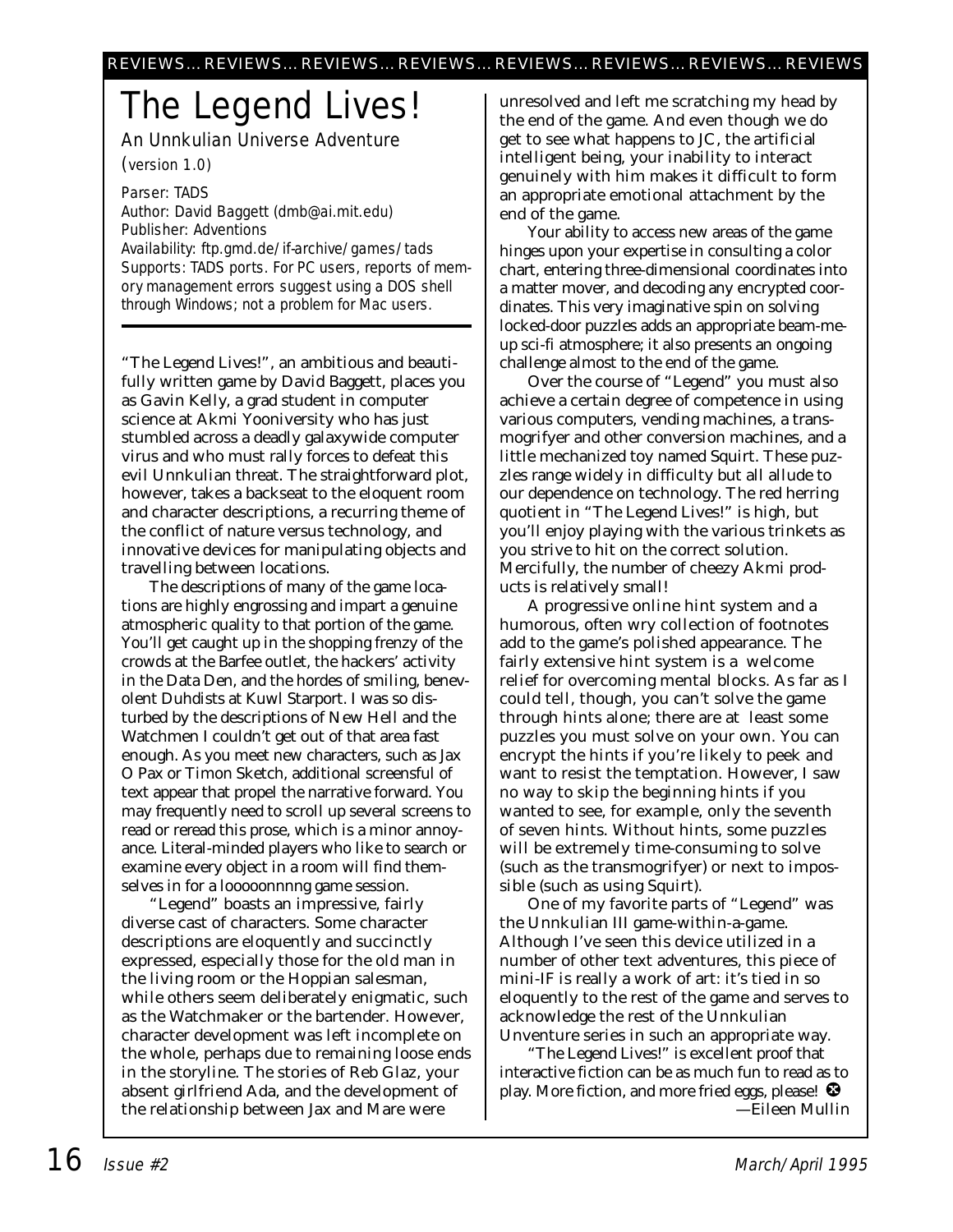# Hotel California

Author: Dan Harris-Warrick Availability: America Online (Mac Games library), freeware Supports: Any Macintosh

Inspired by the Eagles' classic song of the same name, "Hotel California" is a very short but enjoyable adventure marred only by a extremely limited parser. As the game opens you find yourself at the Hotel California; once you check in, you're free to roam the premises, talk with other people you meet, and learn the secrets of the hotel's existence. The haunting, enigmatic quality of the song is truly captured in the game's atmosphere, but is it a solid enough foundation to base an entire game on? The song is, after all, only a few verses long. Nevertheless, nearly all of the song's verses and imagery is produced verbatim in this game, as in the exchanges below:

**>ask woman about hotel The woman responds enigmatically, "We are all just prisoners here of our own device."**

or

**>north The clerk blocks your path! "Sorry," he says. "You can check out any time you like, but you can never leave."**

And so on. My favorite bit of dialogue is the song's chorus, which you hear repeated from time to time by strange voices in the corridor. The only way you can really interact with the other characters is to ask them about certain items, and they may respond with a clue or some useful advice. But any interrogation of the other characters quickly deteriorates into a guessing game.

The game's author is very upfront about the parser's limitations. In the game's instructions, he states that the parser works by first searching for a verb it recognizes, then recognizes the words that follow the verb only if they are typed in exactly as they are described in the game. For example, if you see a clothesline, the parser won't recognize "rope" as a synonym. The parser also can't deal with adjectives as such, so if for example you see a pair of white

gloves, "take gloves" will procure them for you but "take white gloves" will produce "You can't see that here!" When adjectives become necessary to distinguish objects from each other, such as a match that's lit versus one that's unlit, the game resorts to defining "litmatch" (one word) as an object. Pretty clunky.

Since the game's parser is so limited, I was frustratedly playing "guess-the-verb" until I found in the library room a dictionary listing all the verbs the game understood. This really speeded up the game for me! At first I thought it was highly unusual for the game's author to provide this kind of help, but then I was reminded of the similarly useful (though not complete) verb lists in some of the Infocom games' packaging.

The puzzles themselves are mostly of the getting-past-obstacles variety, such as needing the right clothes to access a certain room. There are several logical ways that you can die suddenly, such as by jumping out a window (although I think you'd be more likely to only break your leg jumping from a third-story window).

Directions in the game are limited to up, down, and the four major compass points. There are no room games given, an annoying drawback for mapmaking. The game is scored out of a total of 75 points, but there's no notification of when you are awarded points. Even after playing it, I'm still not quite sure what I was awarded points for. Another drawback to the game's interface is that you are only allowed one saved game. I'd be really interested in playing a port of this game in one of the other text adventure systems that have overcome interface limitations such as clunky parsers or limited saved gamefiles.

The game contains some self-referential text adventure game parlance; I had to smile when I walked into a dark room and read "It is very dark. You hope Infocom has a copyright on grues." But it's odd that if you ask the clerk about the key to your room, he says, "It's not hard to figure out. Go to your room and type 'unlock door.'" While it's not surprising that the character told me *what* to type, I was taken aback that he told me *to* type it.

The game suggests that a sequel may be in the works, and the author is also said to be working on a much more involved text adventure called "The Summoned". Another story from Dan Harris-Warrick Enterprises will definitely be something to look forward to if a much better parser is used.  $\bullet$ 

*— Greg Soultanis*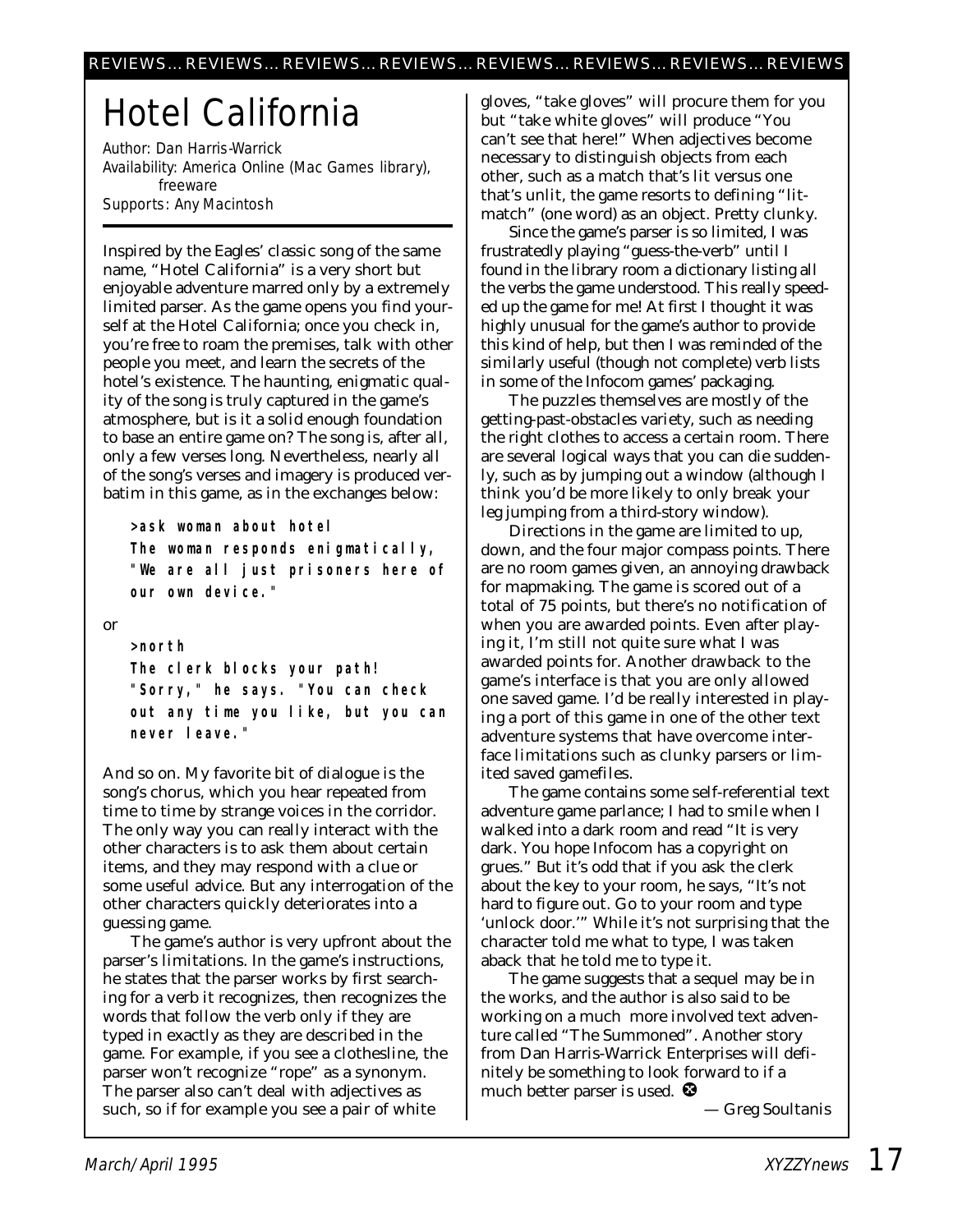# Demon's Tomb: The Awakening

Publisher: Silhouette Software/Mastertronic/ Melbourne House (commercial) Availability: Check the bargain shelf at your local computer game store Supports: PCs

"The story begins on a one man archaeological dig in a remote English forest, in the heart of Devonshire. The one man with whom we are concerned here is a Professor Edward Lynton, an unfortunate academic doomed to die a violent and mysterious death..." So begins the tale of "Demon's Tomb," a nifty little piece of IF that in many ways far surpasses the earliest efforts of Infocom, but in other ways falls unfortunately behind.

"Demon's Tomb" is divided into two parts. In the game's prologue, the player assumes the role of Professor Edward Lynton. Trapped in an ancient tomb he has uncovered, a deadly fire spreading all around him, Lynton knows there is no escape and begins to work furiously to save his research in the hopes of alerting someone, anyone, to the horror he has discovered. Whether the player succeeds in this or fails miserably, s/he then enters the primary phase of the story, in the role of Professor Lynton's 16 year-old son, Richard. Richard is concerned that his father's interest in the tomb is starting to become an obsession, and, with his faithful but essentially brainless canine companion Sam, has come talk some sense into him.

As Richard, it is the player's job to determine what has happened, and more importantly, what is still going on out there in the forests of Exmoor. The more items you have Lynton preserve in the prologue, the more you'll be able to accomplish when you play Richard, although achieving complete victory eventually requires you to save everything. This is an original and interesting method of maintaining non-linearity in the game's puzzle structure, as the player can save a few items, then restore and try others to explore different possibilities in the game. Saving all of Lynton's research is the major challenge of the game, requiring flawless execution and perfect timing, but if you don't quite get it right, you're still able to do some serious exploration with what you do manage to save.

The downside to this is that it's all too easy for a player to use the information obtained from Lynton's death to do better the next time. The game even provides you with a bit of insight into Lynton's final thoughts, letting you know what you should be concentrating on. Even worse, some of the puzzles you solve as Richard exist only to provide you with information. Since there are no random elements in the game, the player has the option of completely bypassing these puzzles the next time through, thus eliminating a large portion of the game altogether. Also lost is the threat of the time limit — the player is given only a few hours of game time to complete the quest. But by skipping puzzles, hours of time are saved, and any possibility of tension is gone.

Some of the puzzles are generic, but a few, particularly the prologue, are quite good. There are a couple of minor red herrings that serve only to waste players' time, but nothing you'll spend hours trying vainly to use.

The game's parser is adequate, not as advanced as Infocom's, but it allows you to accomplish what you need to without playing guess-the-verb, as well as letting you do some fun stuff (Sam accounts for a large portion of the game's humor). A menu-driven parser is available for non-typists that allows you to select verbs, objects, and prepositions with just a few keystrokes. The menus include a wide variety of words, never giving puzzles away. No specific scoring system is used in the game, but the few places where a player might screw up big-time are easily recognized.

Other nice features include a game configuration screen with a lot (and I mean a LOT) of options, previous command recall, user-defined macros, EGA graphics that are crude but available for players who want to see them, and my personal favorite, the "pretend-to-be-working" mode. The game also offers built-in hints in the form of a "THINK ABOUT" command that lets you see what Lynton or Richard makes of a particular item or place. This system does an admirable job of steering players in the right direction without giving away the entire solution.

Despite its shortcomings, "Demon's Tomb" is a likeable game, one that I feel more players should try. It doesn't overwhelm beginners, and makes an effort to challenge more experienced players as well. So check it out, and see if you can help Richard piece together the mystery of Professor Lynton's startling discovery.  $\bullet$ 

*— C.E. Forman*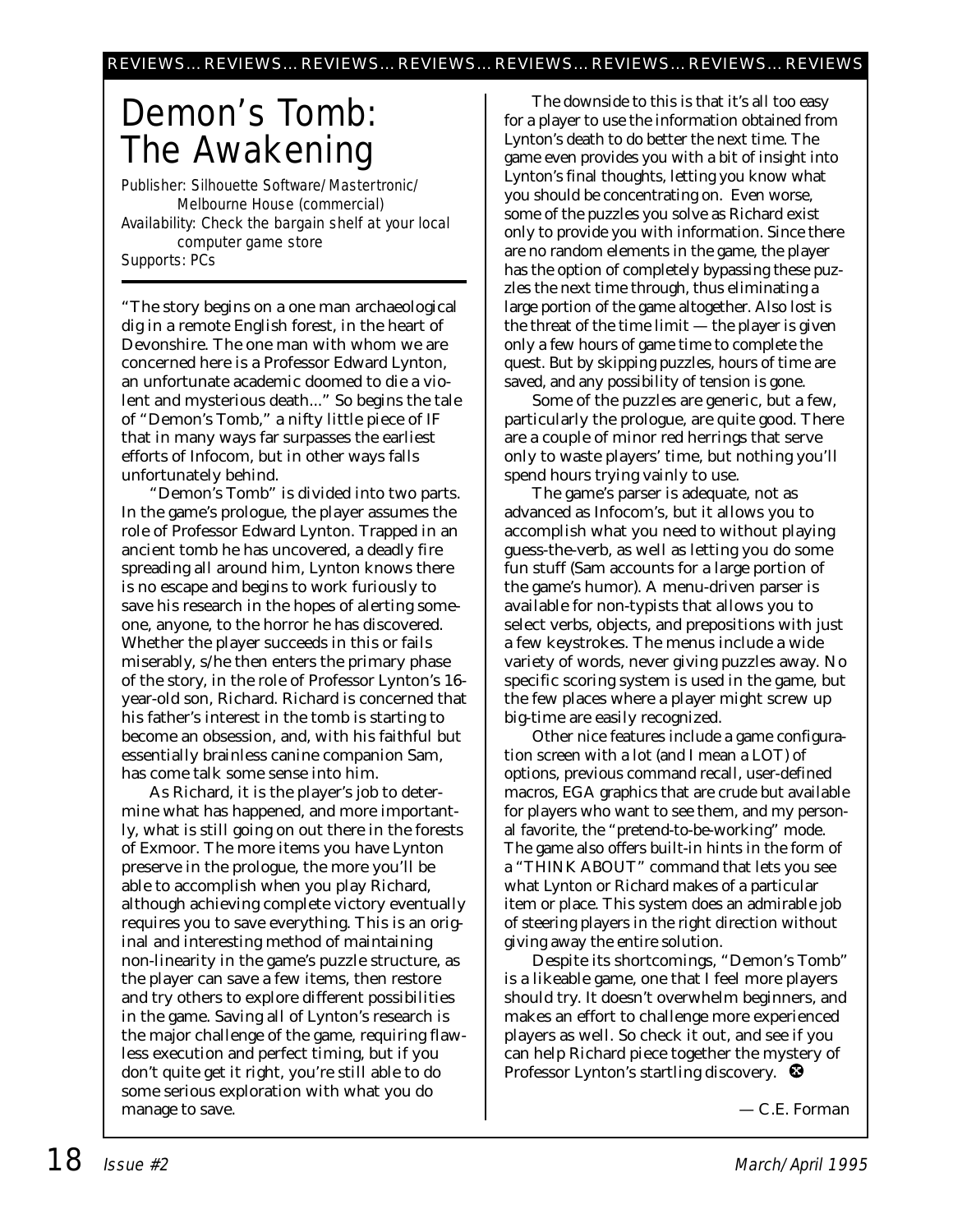Now do you keep from freezing to<br>death on the ice bridge in John's Fire<br>Witch? No matter what I do (i.e., use<br>the card to teleport, keep moving) I always death on the ice bridge in John's Fire the card to teleport, keep moving) I always freeze after three moves on the bridge past the devil. Help!

There are two things you'll need to<br>have in order to safely navigate the<br>ice bridge: the red gem (from the<br>vault guarded by the demon) and the ring fra have in order to safely navigate the ice bridge: the red gem (from the vault guarded by the demon) and the ring from the bottle in the Safe Room. And where is the Safe Room? Well, have you gone through the archway (which gives you a "strange feeling") in the Side Corridor? After you go through it once to trap the demon, try going through it a second time... Of course, there are still a couple of puzzles for you to figure out: how to unlock the safe, and how to get the ring physically *out* of the bottle.

I don't know if "Gabriel Knight " falls<br>strictly within the realm of interactive<br>fiction, but I'm completely stuck in<br>Day 8 and hone you can belp. What do I do in strictly within the realm of interactive Day 8 and hope you can help. What do I do in the library? I can't find anything useful in the books here but it was so much work to get into this room that I figure that I must be missing something. Please help.

In *XYZZYnews,* the terms "interactive<br>fiction" and "text adventure" are often<br>used interchangeably, which would<br>leave out games like "Gabriel Knight" or fiction" and "text adventure" are often leave out games like "Gabriel Knight" or "Return to Zork." But it seems to me that most text adventure fans are also the same ones who're playing the graphical adventures, even if it's just to say how much they hate them. :) Personally, I usually count as IF any game where you get an inventory and use objects from it to affect your environment, which includes the Sierra games but pretty much leaves out "Myst." But anyway, to get back to Day 8 of GK...

Random browsing may not get you much of anywhere (as you've discovered). You first need to examine each section or each shelf to learn which bookshelves are devoted to which topics. As you search thoroughly, you'll eventually find a book that will catch Gabriel's eye and he'll pull it out and read it. At the end of the excerpt from the book there should be a reference to another book you should read. You then need to find the aforementioned book, and

read that excerpt through in order to find a reference to yet another book. Repeat this process until it produces more tangible results for you.

I'm a little embarrassed to bug you for<br>spoilers, especially since this game<br>[The Legend Lives] already *has* hints<br>built in (am I lame or what?) but I can't find spoilers, especially since this game built in (am I lame or what?) but I can't find any help for the answer to this question and don't have the patience for too much trial and error. I've gotten all the little toys from the cranemaster in Elwood's Eats but can't figure out what to do with them.

There are six items you can retrieve<br>from the crane machine, but the only<br>where in the game is the firecracker. Now all from the crane machine, but the only where in the game is the firecracker. Now all you need to think about is where it'll do you the most good to do something destructive, and how you're going to get the thing lit.

I am a big fan of the old text only<br>Infocom games. I recently found young<br>magazine web page, and am glad to<br>find some other folks who enjoy interactive Infocom games. I recently found your find some other folks who enjoy interactive fiction puzzle games. I hate to bug you with hint questions, but...

I have recently begun tooling around again in an old Zork game I never completed, "Beyond Zork", and I am stuck. I can not move beyond the Christmas tree monsters to reach the mountain castle nor can I move beyond the throng of angry corbies in the fields of frotzen. I'm not sure which I need to do first. Could the butterfly be the key to moving beyond the trees? Are the chocolate truffles good for anything? Can the old sailor help me? Is it possible to get the helmet when you move back in time? Can you kill the monkey grinder, or, even better, steal his really cool organ? Why is a grown man concerned with such things?

Your last question was the best one I<br>received this month, but alas, it's as<br>hard to answer in such a limited space<br>as your Beyond Zork questions as a whole. Since received this month, but alas, it's as as your Beyond Zork questions as a whole. Since you say you're on the Web, I thought I'd give you the URL to a Beyond Zork walkthrough. It's at: http://wcl-rs.bham.ac.uk/GamesDomain/ walkthru/bzork.html. For your final question though, you're on your own! : $D$